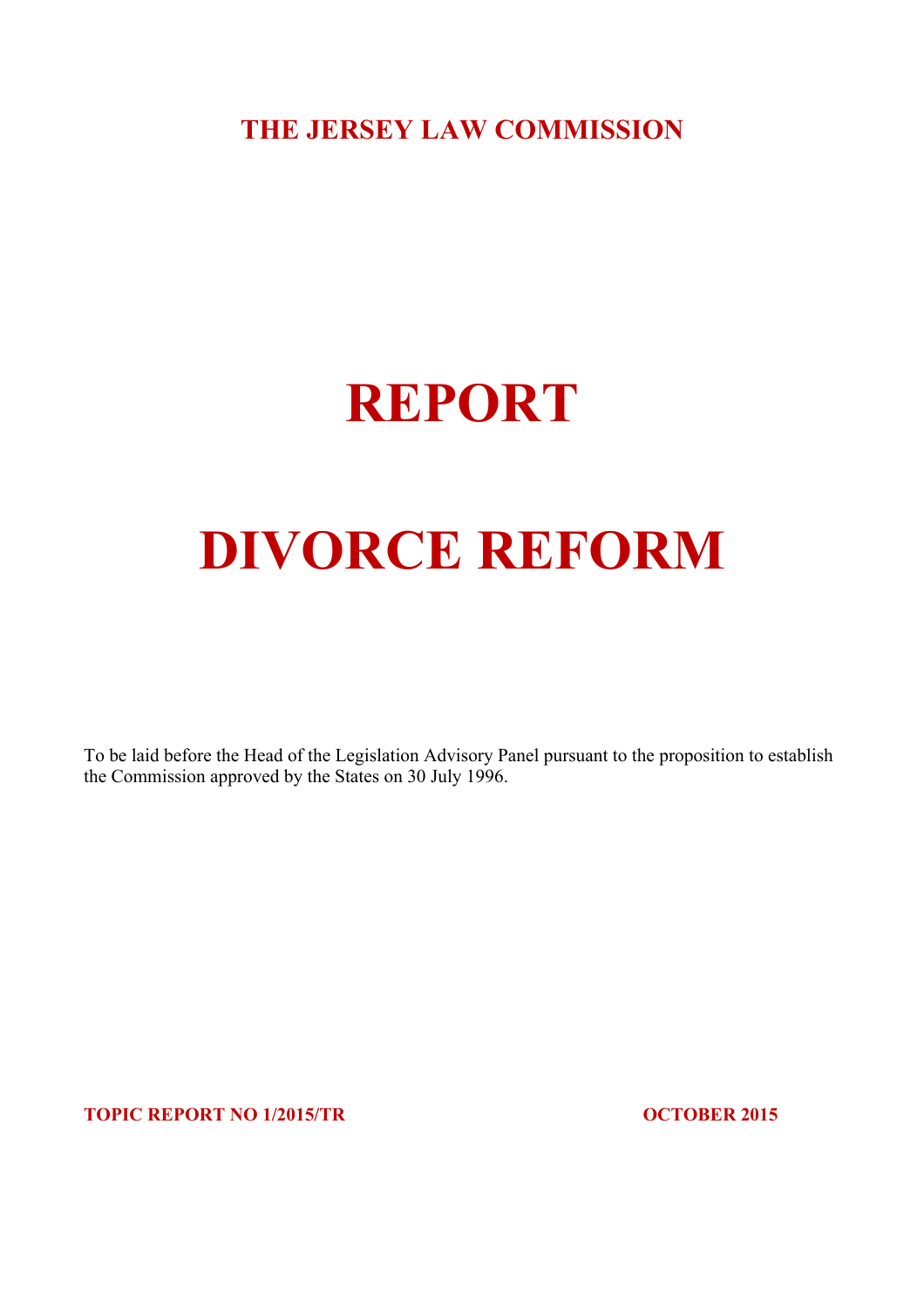The Jersey Law Commission was set up by a Proposition laid before the States of Jersey and approved by the States Assembly on 30 July 1996.

The Commissioners as at 20 October 2015 are:

Mr Clive Chaplin, Solicitor, *Chairman* Advocate Alan Binnington Mr Malcolm Le Boutillier Professor Andrew Le Sueur

The address of the Jersey Law Commission is: Law House, 1 Seale Street, St Helier, Jersey JE2 3QG

www.jerseylawcommission.org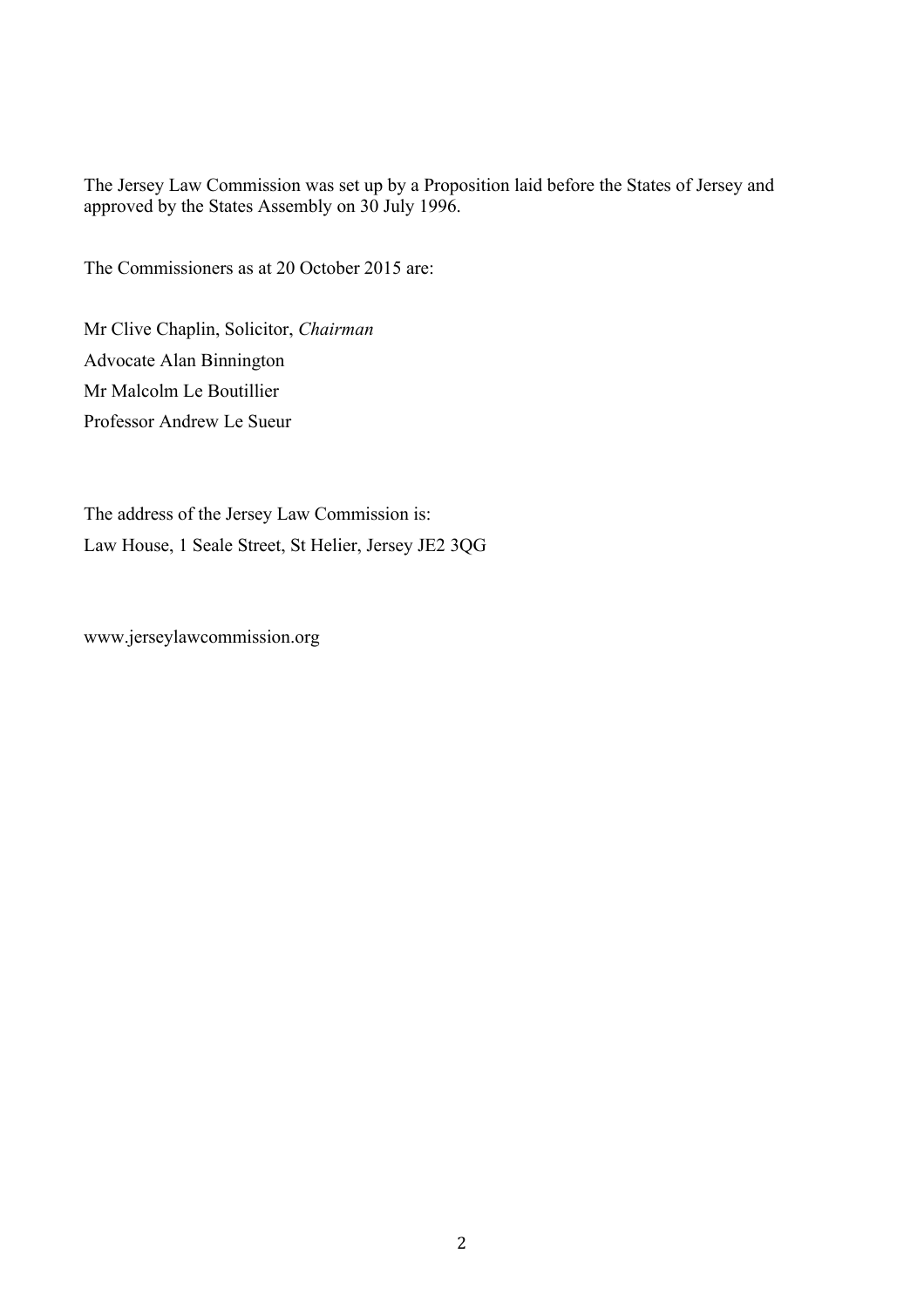### **Table of Contents**

| $\mathbf{1}$   |                         |  |
|----------------|-------------------------|--|
| $\overline{2}$ |                         |  |
|                | 3                       |  |
|                | $\overline{\mathbf{4}}$ |  |
| 5              |                         |  |
|                | 6                       |  |
|                | 7                       |  |
|                | 8                       |  |
|                | 9                       |  |
|                | 10                      |  |
|                | 11                      |  |
|                | 12                      |  |
|                | 13                      |  |
|                | 14                      |  |
|                | 15                      |  |
|                | 16                      |  |
|                | 17                      |  |
|                | 18                      |  |
|                | 19                      |  |
| 20             |                         |  |
| 21             |                         |  |
|                | 22                      |  |
|                | 23                      |  |
|                | 24                      |  |
|                | 25                      |  |
|                | 26                      |  |
|                | 27                      |  |
|                | 28                      |  |
| 29             |                         |  |
|                |                         |  |
|                |                         |  |
|                |                         |  |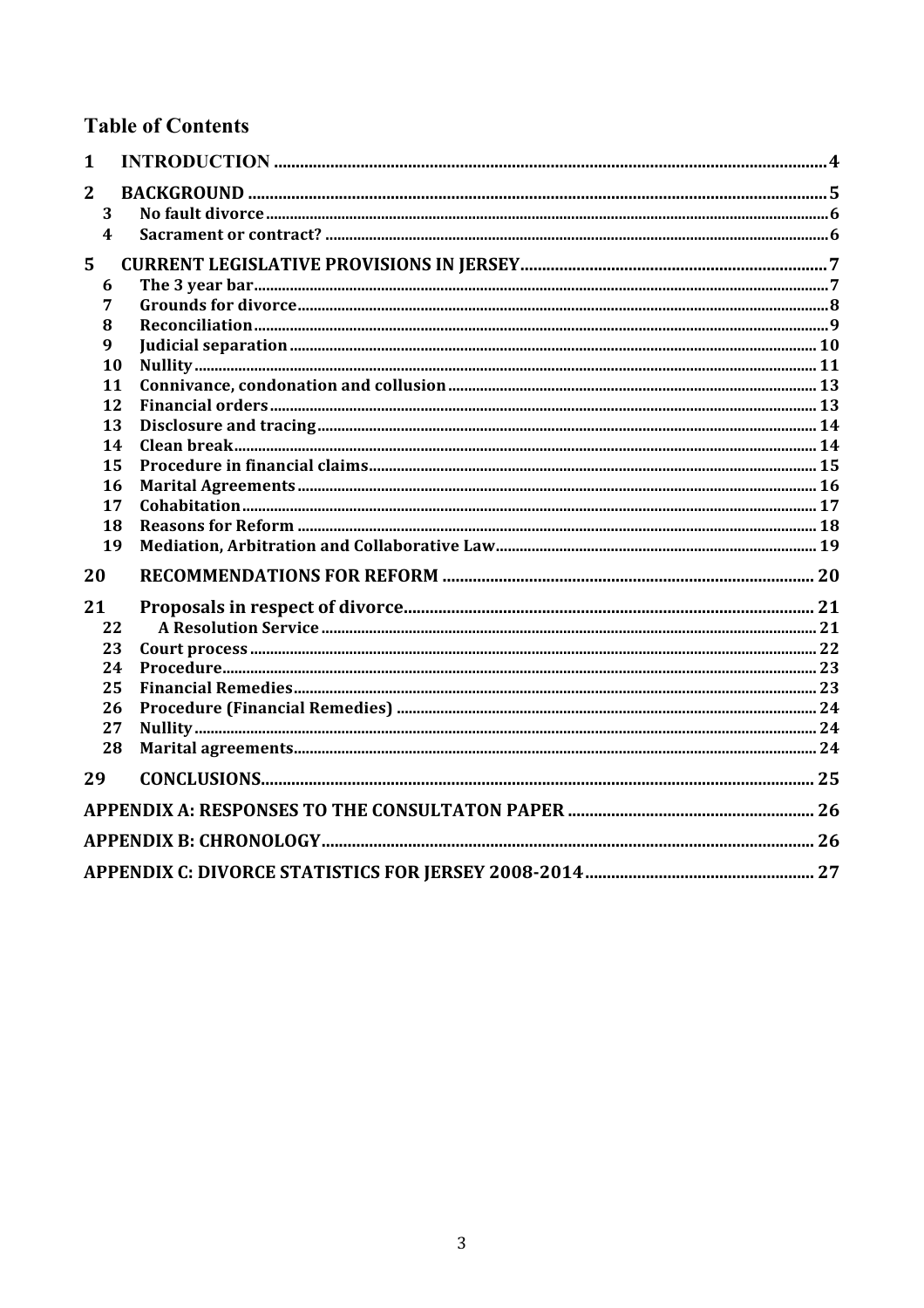### **THE JERSEY LAW COMMISSION REPORT**

## **DIVORCE REFORM**

#### **1 INTRODUCTION**

1.1 The Jersey Law Commission is the Island's independent law reform body, appointed by the States of Jersey Assembly. Our remit is to identify and examine aspects of law with a view to their development and reform. This includes in particular: the elimination of anomalies; the repeal of obsolete and unnecessary enactments; the reductions of the number of separate enactments; and generally the simplification and modernisation of the law.<sup>1</sup>

1.2 This report sets out our recommendations for reform of divorce law in Jersey. We were invited to consider the topic by the Chief Minister in 2013. Advocate Barbara Corbett was appointed the topic practitioner and has led work on the project. We published a consultation report in December 2014; the formal consultation period ended on 31 March 2015 and we received 4 responses.<sup>2</sup> As part of the consultation process, we also held a seminar on 9 April 2015 attended by members of the legal profession and others. We are grateful to all consultees.

The law we have examined can principally be found in the:

- Matrimonial Causes (Jersey) Law 1949
- Civil Partnership (Jersey) Law 2012
- Matrimonial Causes Rules 2005
- udgments of the Royal Court of Jersey.<sup>3</sup>
- 1.3 Our starting point is that Jersey law on divorce should have the following aims:
	- to support the institution of marriage
	- to encourage and assist parties to save their marriages wherever possible
	- where a marriage has broken down irretrievably, it should be ended with the minimum distress to the parties and any children, so far as possible promoting a good continuing relationship between the parties and their children, with the minimum of cost.

1.4 Our recommendations are far-reaching. We do not believe that adequate reform can be achieved by mere amendment to the existing legislation. We therefore propose a new Family (Jersey)

<sup>&</sup>lt;sup>1</sup> For further information about the Jersey Law Commission see www.jerseylawcommission.org.

<sup>&</sup>lt;sup>2</sup> See Appendix A for individuals and organisations who responded.

 $3$  All these laws are available on the Jersey Legal Information Board website www.jerseylaw.je.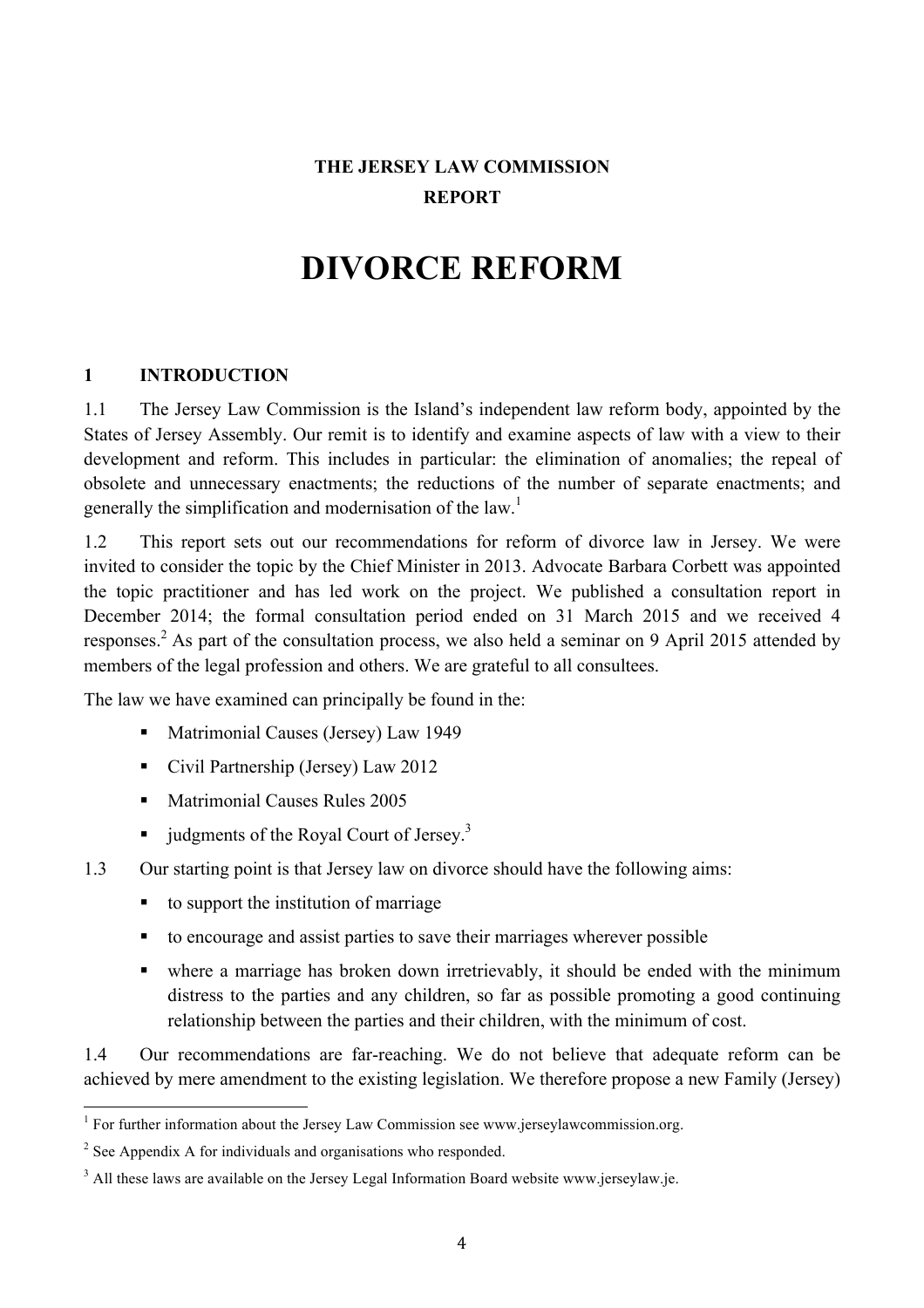Law to implement our recommendations. Among the detailed recommendations set out in this report, we propose that:

- the grounds for obtaining a divorce (or dissolution of a civil partnership) should not be based on fault;
- abolition of the 3-year waiting period before divorce proceedings can be started;
- Jersey law should enable a couple to make a financial 'clean break' after divorce;
- Jersey law should permit married couples to enter into legal binding agreements about what should happen if their marriage should come to an end;
- a Resolution Service should be set up, administered separately from the court system;
- new court procedures should be adopted.

#### **2 BACKGROUND**

2.1 Divorce is a matter of great significance to many people in Jersey – typically between 240 and 260 couples a year petition for divorce.<sup>4</sup> Private family law affects more than just those couples involved in divorce proceedings as petitioner and respondent. The children and wider families of separating and divorcing spouses are inevitably caught up in the process and affected by outcomes, especially where there are contested court proceedings. There is also an impact on wider society in terms of housing, welfare benefits and calls on the health and education services. Divorce can affect people's incomes, wealth and emotional well-being, detrimentally. Divorce reform (including dissolution of civil partnerships) is an important matter in its own right, but inevitably also needs to take into account financial remedies on divorce and dissolution and separation.

This report will concentrate on divorce reform but the breakdown of relationships between unmarried cohabiting couples is another area of private law which should also be looked at with a view to reform of the current system. The law relating to children in Jersey has been subject to statutory change relatively recently and applications can be made in respect of children independently of divorce or dissolution proceedings.

2.2. The law relating to divorce in Jersey is contained in the Matrimonial Causes (Jersey) Law 1949 (as amended) and the Matrimonial Causes Rules 2005. The date of 1949 would suggest that divorce law in Jersey is indeed in need of reform, but in fact the 1949 Law is a much amended law<sup>5</sup> and in some ways is more modern in its approach than the corresponding legislation in England and Wales, notably the provision in Jersey for divorce being available on the basis of separation for one year with consent. Unfortunately, not all the helpful amendments to the English law have been replicated in Jersey. Also, with a much amended Law inconsistencies creep in and the grafting of new concepts in one area of a statute which are not carried through across the board leads to corresponding difficulties with other areas. More significantly, the 1949 Law harks back to an era

 $4$  See Appendix C – Statistics.

 $5$  See Appendix B – Chronology.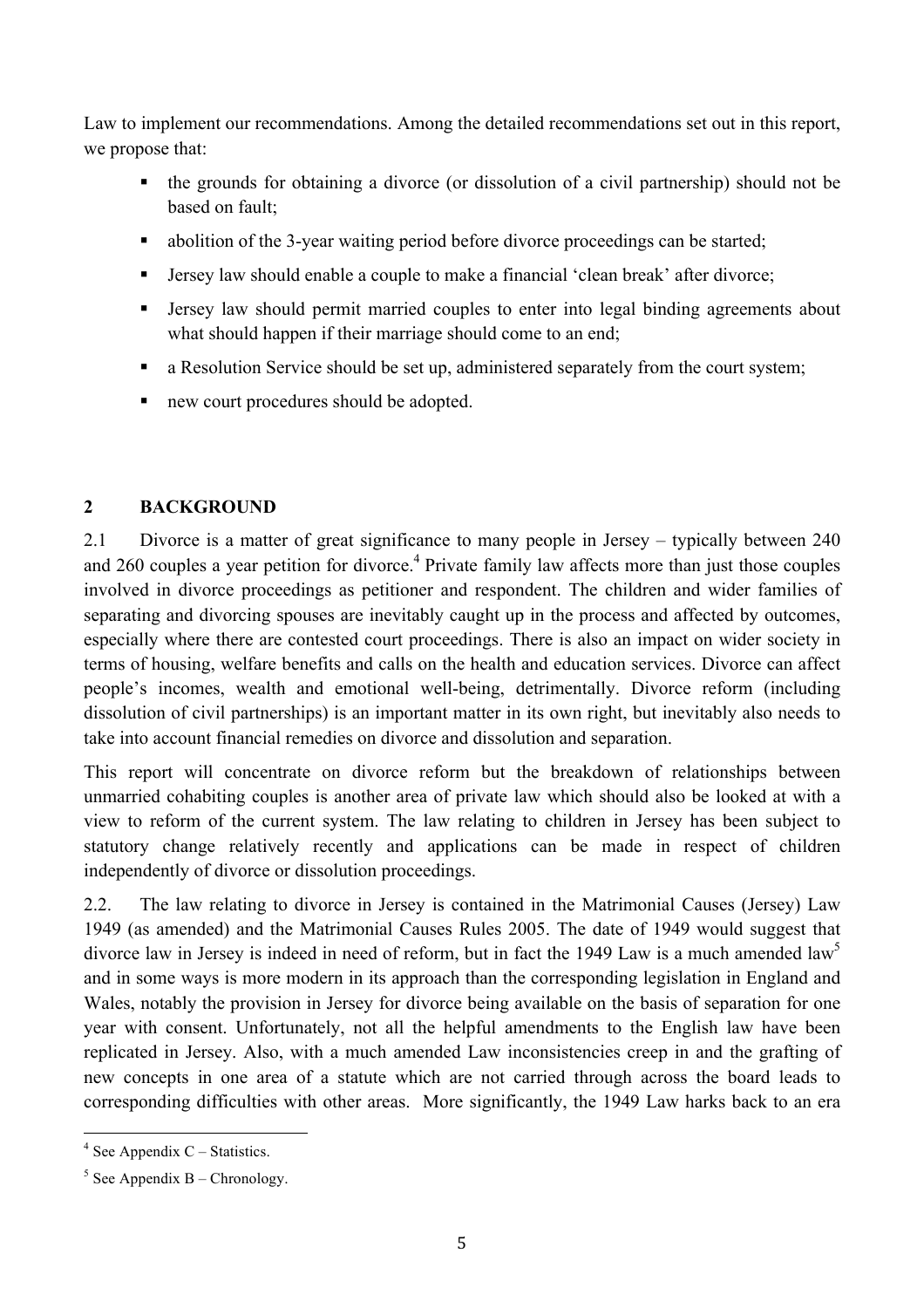long gone, where the social mores of the time were very different and there was far less equality in society. Family life has changed considerably since 1949 and wholesale changes to the current law on divorce are needed to reflect this.

**We recommend that** rather than continuing the pattern of amending the 1949 Law, the time has perhaps come for a more radical change, to move to "no fault" divorce by way of a new Family (Jersey) Law.

#### **3 No fault divorce**

3.1. England and Wales is one of the few legal systems to retain fault as the basis for divorce. In England and Wales attempts were made to change the law on divorce to remove the elements of fault in the 1990s with the passing of the Family Law Act 1996. That legislation was innovative and forward thinking, but in the context of the political landscape at the time, was amended to such an extent during its passage through Parliament that when there was a change of government in 1997 it was put aside, never brought into force and was repealed by the Children and Families Act 2014. But the issue of fault-based divorce remains a live one in England and Wales. The 2014 Grant Thornton Matrimonial Survey shows that the highest priority for law reform among family lawyers was the introduction of no fault divorce, closely followed by protection for cohabiting couples and the introduction of binding marital agreements.<sup>6</sup>

3.2. In Jersey, there may be fewer obstacles to law reform in the family law arena and it may be that with well thought through proposals, the law relating to the dissolution of marriage (and civil partnerships) and the provision of financial remedies can be brought up to date without the opposition that beset the passage of the 1996 Act in England and Wales.

3.3 Originally divorce, like probate, was the preserve of the Ecclesiastical Court in Jersey. The 1949 Law empowered the Royal Court to *"grant decrees of dissolution and nullity of marriage, of judicial separation and of restitution of conjugal rights, and to make provision for matters incidental thereto*". The 1949 Law has been amended over the years and case law has developed following the English lead. One significant element of modern English divorce law which was not brought into Jersey law is the concept of irretrievable breakdown of the marriage as being the only ground for divorce, although still having to be evidenced by several "facts" such as adultery, unreasonable behaviour or separation<sup>7</sup>. It is unclear why this change was not incorporated into the Jersey law when others were.

#### **4 Sacrament or contract?**

4.1 Divorce and the ease or otherwise with which it can be achieved has, given its origins, for many years been influenced by religious ideas about the sanctity of marriage. In fact, despite the perception within church circles, in England, divorce ceased to be a religious matter on the passing of the Matrimonial Causes Act 1857 which brought divorce into the secular courts. In 1858 there were 300 divorce petitions in contrast to the 3 the previous year, when a private Act of Parliament

 <sup>6</sup> Grant Thornton, *Matrimonial Survey 2013* (10th edition), available online at www.grantthornton.co.uk/Global/Publication\_pdf/Matrimonial-Survey-2014.pdf

<sup>7</sup> Introduced into English law by the Divorce Reform Act 1969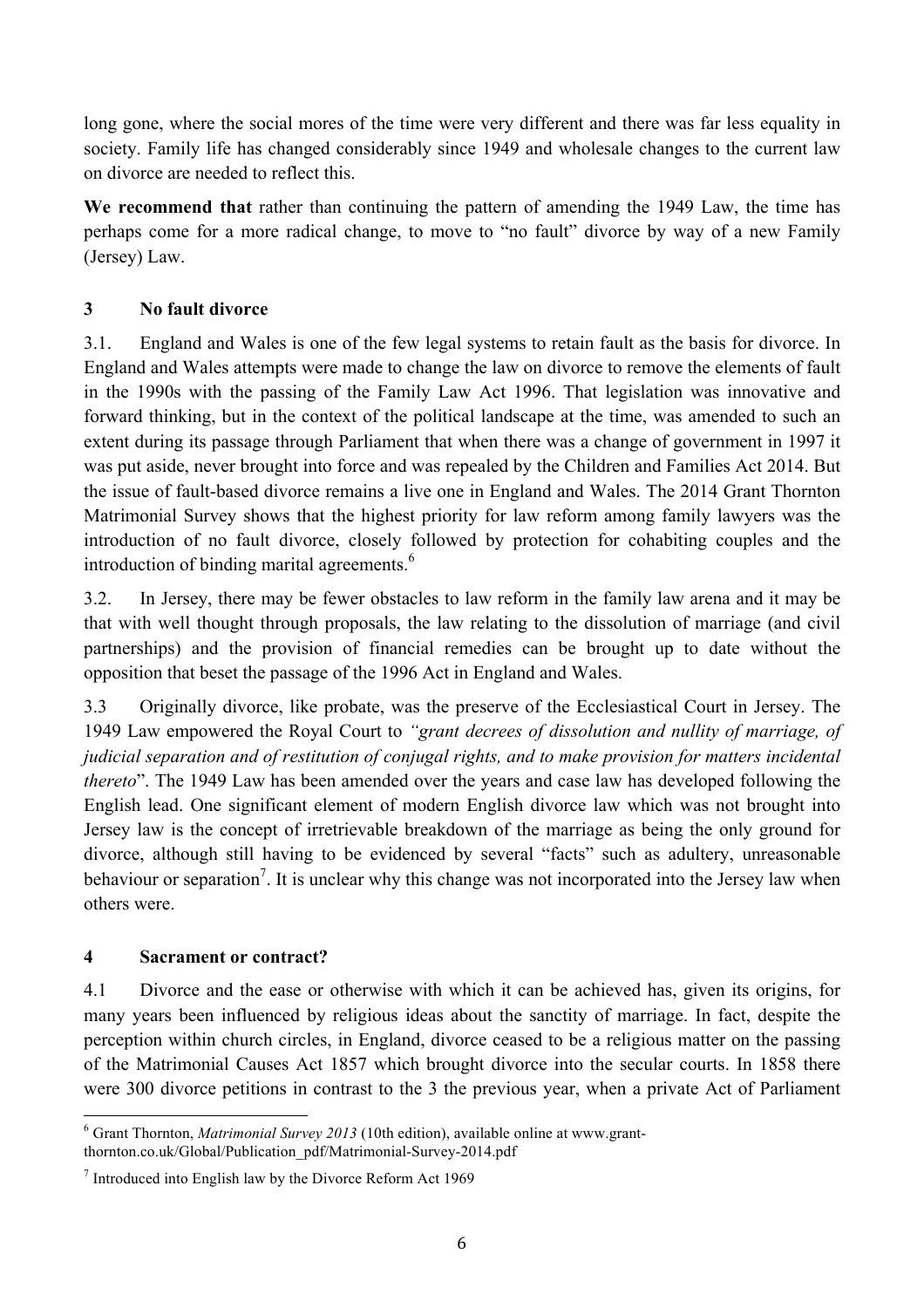had been necessary. Before the coming into force of the Marriage Act 1836 there was no concept of civil marriage as is known today, only marriages celebrated in church being valid, in England. In Jersey these provisions were adopted in 1842.<sup>8</sup>

4.2 The availability of both religious and civil marriages (and now civil partnerships) has had an impact on the way divorce or dissolution is viewed in society generally, some seeing marriage as a religious sacrament, as it was in Jersey before 1842 and others taking the view that all marriages, both religious and civil, are in fact simply contracts. Over the past 150 years marriage, divorce and personal relationships have changed beyond all recognition, many changes being linked to the emancipation of women and the increasingly secular nature of society as well as marriage. The aims of a good divorce law however, remain, as described by the English Law Commission in 1966:<sup>9</sup>

"...to buttress, rather than undermine, the stability of marriage, and when, regrettably, a marriage has irretrievably broken down, to enable the empty legal shell to be destroyed with the maximum fairness and the minimum bitterness, distress and humiliation."

4.3 A belief in the value of marriage as an institution and a desire to support marriages wherever possible is not incompatible with a system that moves away from blame when a marriage has broken down.

#### **5 CURRENT LEGISLATIVE PROVISIONS IN JERSEY**

5.1 The Matrimonial Causes (Jersey) Law 1949 enables the Royal Court to grant decrees of dissolution and of nullity of marriage and of judicial separation. The Civil Partnership (Jersey) Law 2012 makes similar provision in respect of civil partnerships.

#### **6 The 3 year bar**

6.1 No divorce petition may be filed with the court until the parties have been married or in a civil partnership for more than 3 years. This 3 year bar is one of the areas where the law in Jersey differs from that in England and Wales and also Guernsey and Scotland. Designed to encourage people to work at their marriages, this period before which a divorce petition can be filed was reduced to one year in England more than 30 years ago and has never existed in Guernsey or Scotland. Today, when couples frequently live together for lengthy periods before marrying, the purpose of a requirement to have been married for any period of time before being able to divorce is unclear, especially given the availability of judicial separation, property and maintenance settlements and orders in relation to children enabling couples to be divorced in all but name within 3 years of marriage. An explanation may be that the 3 year bar was included in the 1949 Law following on from the English Matrimonial Causes Act 1937. The bar was a late addition to the 1937 Bill, which widened the grounds for divorce and the bar appears to have been included in order to ease the passage of the Bill through the House of Commons, that is, primarily for political reasons. The rationale for limiting access to divorce in short marriages was public policy, to safeguard against

<sup>&</sup>lt;sup>8</sup> Loi (1842) Sur L'Etat Civil established a register of births marriages and deaths and enabled civil marriages to take place in Jersey

<sup>9</sup> Law Commission of England and Wales, *Reform of the Grounds of Divorce: The Field of Choice*, Law Com No. 6.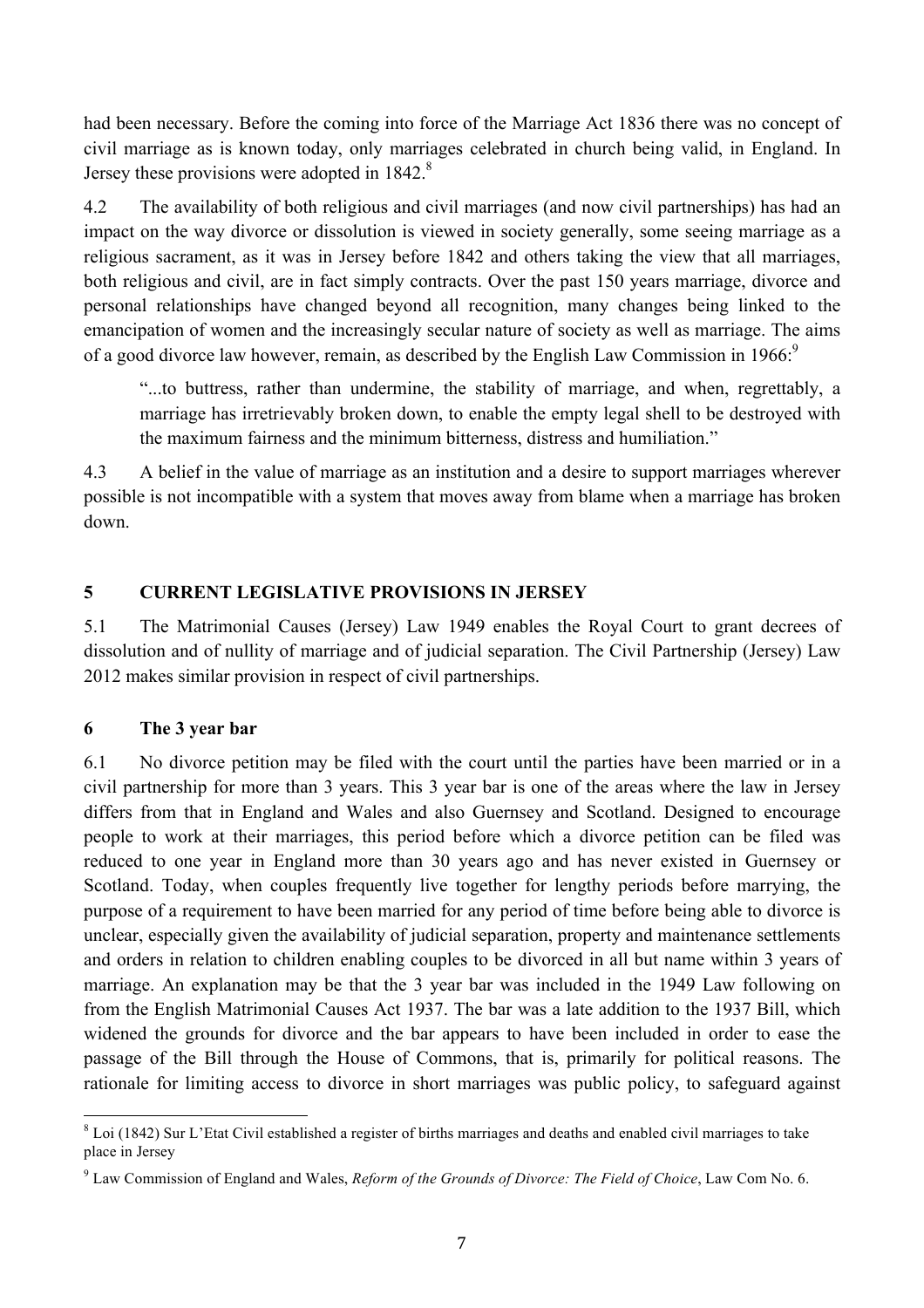irresponsible or trial marriages and to increase stability during the "difficult early years".<sup>10</sup> It was also considered that the 3 year bar would deter hasty remarriage.

6.2 It is possible to obtain a divorce within 3 years of marriage if the case is one where exceptional hardship is suffered by the petitioner or there is exceptional depravity on the part of the respondent. In giving leave for a petition to be filed within 3 years of marriage the court must have regard to the interests of any children and consider whether there is any prospect of reconciliation between the parties before the 3 years have expired. This is the only reference to reconciliation in the whole of the current Matrimonial Causes (Jersey) Law 1949.

6.3 The inability to petition for divorce within 3 years of marriage, even where there is abuse (not amounting to exceptional depravity) or adultery is a cause of distress to those unable to escape their unhappy marriages. The populations of Guernsey and Scotland do not appear to have suffered without a 3 year bar. A bar was considered<sup>11</sup> when Scottish divorce law was reformed by the Divorce (Scotland) Act 1976 but it was concluded that the provision was unnecessary as the statistics gave little support to the view that time restrictions made any material contribution towards the objectives of a good divorce law. The English position is now that there is a mandatory one year bar, there no longer being any discretion to allow a petition to be issued before the first anniversary of the marriage for any reason.

**We propose** that the law in Jersey should be changed to be the same as in Guernsey and Scotland. There should be no restriction on issuing a divorce petition at any time after marriage. There is no public interest in preventing people from divorcing if their marriage has broken down within the first 3 years.

#### **7 Grounds for divorce**

 

7.1 The grounds for divorce are found in Article 7 of the Matrimonial Causes (Jersey) Law 1949. They are a mixture of old grounds, some dating back from the enactment of the Law in 1949 and some more recent in origin. There are grounds based on fault and grounds based on separation. The "fault" grounds are that the respondent:

- a) Has since the celebration of the marriage committed adultery and the petitioner finds it intolerable to live with the respondent;
- b) Has deserted the petitioner without cause for a period of at least 2 years immediately preceding the presentation of the petition;
- c) Has since the celebration of the marriage behaved in such a way that the petitioner cannot reasonably be expected to live with the respondent;
- d) Is incurably of unsound mind and has been continuously under care and treatment for a period of at least 5 years immediately preceding the presentation of the petition; or

<sup>10</sup> Law Commission of England and Wales, *Time Restrictions on Presentation of Divorce and Nullity Petitions* (1982) Law Com No 116 para 2.14

 $11$  ibid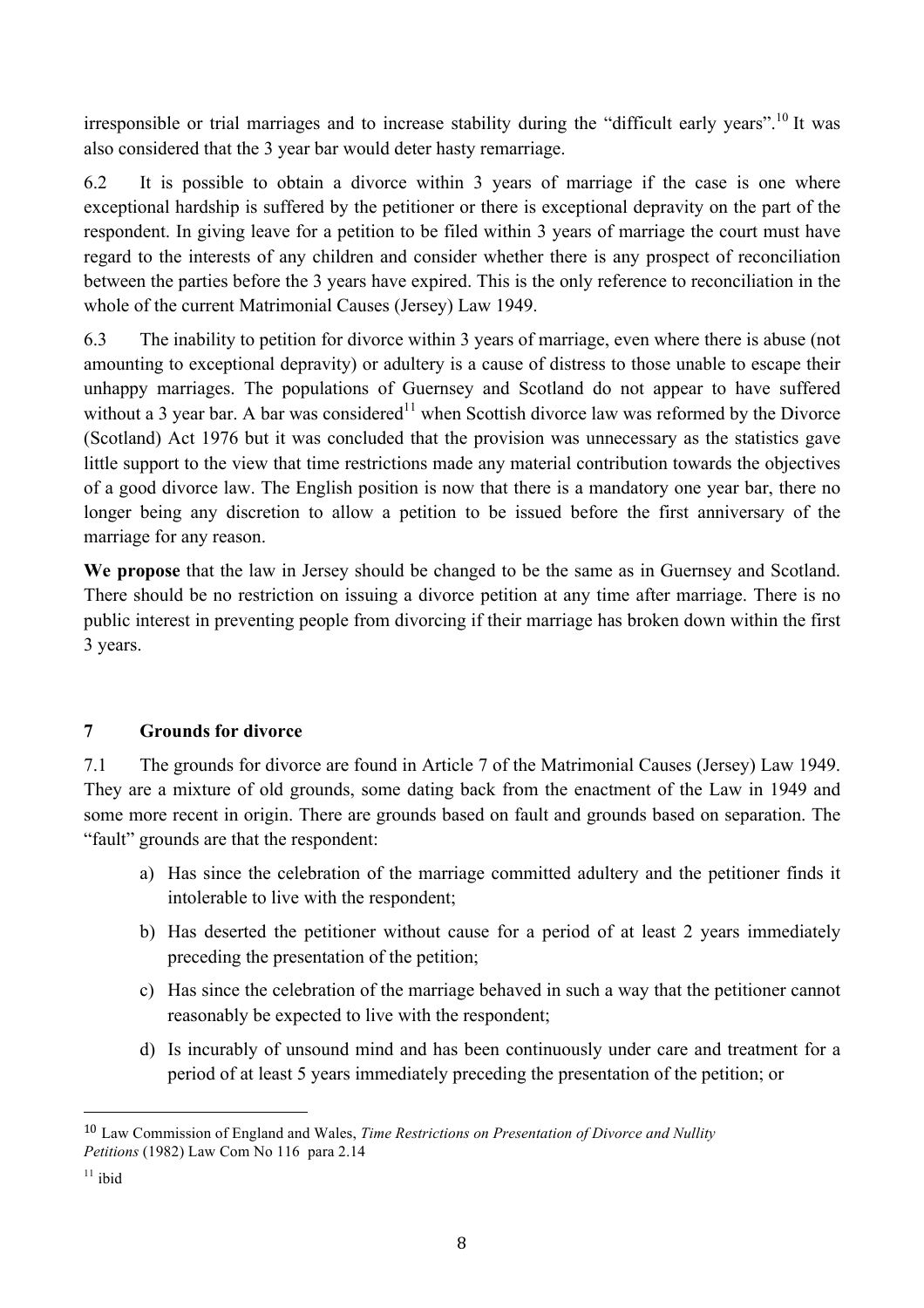e) Is serving a sentence of imprisonment for life or for a term of not less than 15 years.

7.2 Grounds b) d) and e) are rarely used<sup>12</sup>, if ever. Where a) (adultery) is used as a ground, the  $co$ -respondent has to be named<sup>13</sup>, served and respond to the proceedings, unless there are "special" grounds"14 not to do so. In contrast, in England and Wales the adultery can be described as being with a person the petitioner does not wish to name (as opposed to "unknown"). This requirement for named respondents in Jersey can raise the emotional temperature and reduce the chances of financial and children matters being resolved amicably. It also increases the costs if there is no admission of adultery. The most commonly used of the "fault" grounds is behaviour (commonly referred to as "unreasonable behaviour")**.** The test is subjective and objective, that is, the question is*:*

"would any right thinking person come to the conclusion that this [husband] has behaved in such a way that this [wife] cannot reasonably be expected to live with him taking into account the whole of the circumstances and the characters and personalities of the parties?"<sup>15</sup>

As a consequence the particulars of behaviour do not necessarily need to be very strong with the result that there are very few marriages where it would not be possible to found a petition on this ground.

7.3 Of the separation grounds, Article 7(2) of the 1949 Law indicates that a petition may be presented on the basis that the parties to the marriage:

- a) have lived apart for a continuous period of at least one year immediately preceding the presentation of the petition and the respondent consents to a decree being granted; or
- b) have lived apart for a continuous period of at least 2 years immediately preceding the presentation of the petition.

These grounds differ from the single ground in England and Wales of "irretrievable breakdown of the marriage".

7.4 Very few divorces are defended<sup>16</sup>, and even when they are there are very few people who cannot get divorced if they choose to do so. There are provisions for the refusal of a divorce in a separation case if the dissolution of the marriage would result in grave financial or other hardship<sup>17</sup> and that it would, in all the circumstances, be wrong to dissolve the marriage, but again, this is a little used provision.

#### **8 Reconciliation**

8.1 Unlike English law, Jersey law does not encourage or even condone or facilitate reconciliation when parties are within divorce proceedings or are separated prior to the issue of a petition. A modern divorce law should encourage reconciliation wherever possible. This will be

<sup>&</sup>lt;sup>12</sup> See Appendix C.

<sup>&</sup>lt;sup>13</sup> Rule 6 Matrimonial Causes Rules 2005.

<sup>&</sup>lt;sup>14</sup> Article 17(1) Matrimonial Causes (Jersey) Law 1949.

<sup>15</sup> *Livingstone-Stallard v Livingstone-Stallard* [1974] 2 All E R 766 at 771.

<sup>&</sup>lt;sup>16</sup> In Jersey there have not been any defended divorces for over 20 years according to the Judicial Greffe.

 $17$  Article 10(1) Matrimonial Causes (Jersey) Law 1949.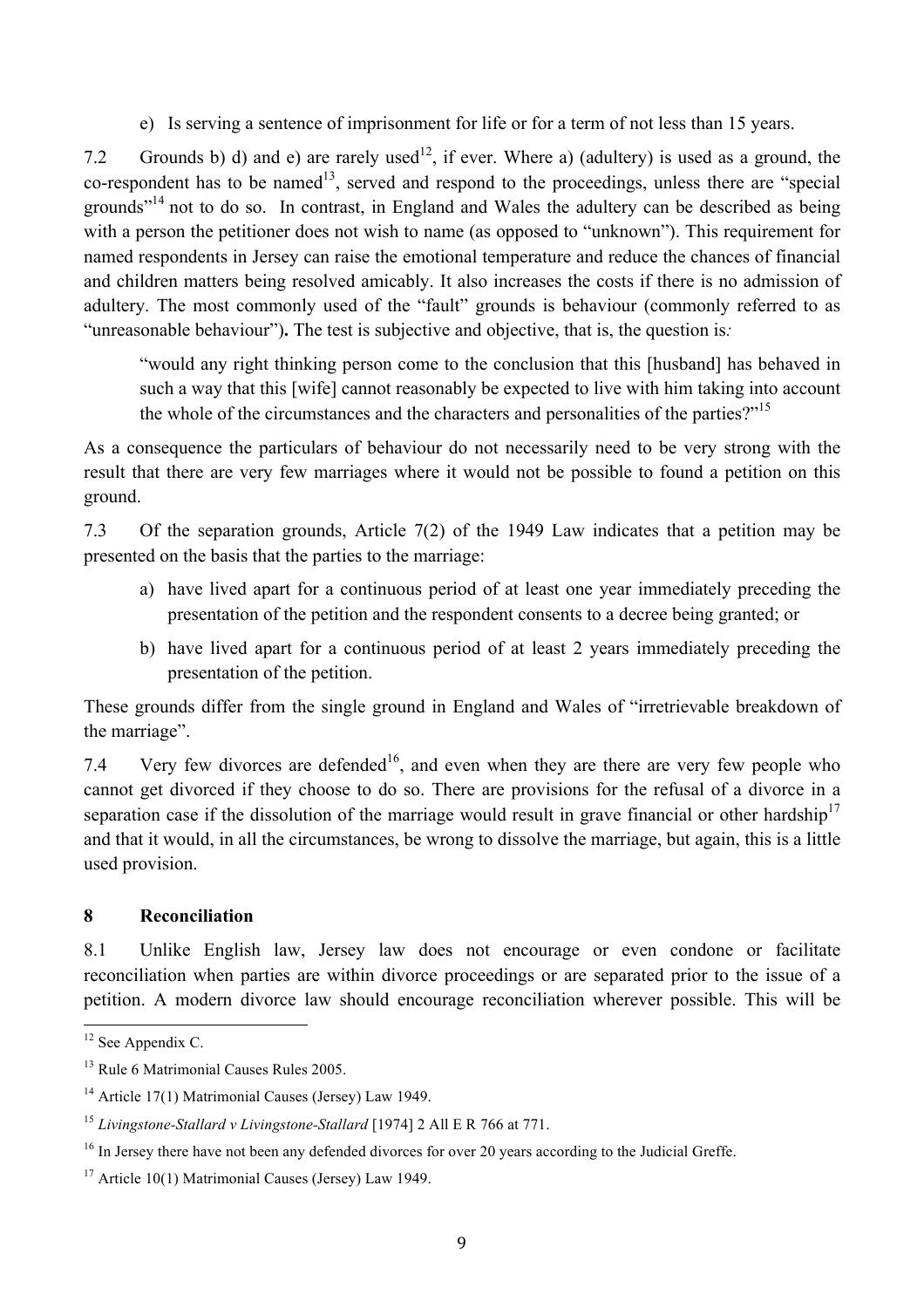easier to achieve if the requirement to apportion blame for the breakdown is removed. In England, every divorce petition has to be accompanied by a Certificate of Reconciliation, with the solicitor certifying whether or not the Petitioner has been given advice about reconciliation or referred to suitable agencies. This has in fact become just a matter of form filling in most cases, but at least the law encourages reconciliation to be considered and to be part of the advice given to a Petitioner when contemplating divorce. The court also has the power to adjourn proceedings in order to enable attempts to be made to effect reconciliation.<sup>18</sup> In Jersey, the law is such that reconciliation is actively discouraged<sup>19</sup>. It should be noted here that reconciliation in this context means that the parties consider their differences and, despite the potential availability of grounds for a divorce, decide to continue with their marriage. It is an entirely different concept from mediation. In mediation (dealt with below), parties who still wish to divorce or separate (ie are not reconciling) arrange the progress of their divorce and matters relating to the arrangements for children and any financial settlement through the medium of mediation.

8.2 The separation grounds for divorce were first introduced into Jersey law in 1979,  $20$  at which point the length of the separation required was the same as England (two years with consent and five years without). The Law was further amended in  $1996<sup>21</sup>$  to the current position of a divorce being available for couples who have lived apart for a continuous period of one year with consent or two years without consent. Unlike in England, there is no provision for the separation to be interrupted to allow the parties to explore the possibility of reconciliation. This means that if the parties spend even one night together under the same roof, the period of separation has to start all over again. In fact, in one case<sup>22</sup>, where the couple spent a few nights together in a different jurisdiction, in someone else's house, that was considered to be sufficient to prevent a separation divorce, and the separation period had to start again. In England, in order to facilitate and encourage reconciliation, the period of separation can be stopped and restarted, allowing the parties to live together for up to six months without having to restart the period of separation.<sup>23</sup>

8.3 The combination of the 3 year bar, supposedly to encourage couples to try to succeed with their marriages and the lack of any express framework for reconciliation is an unfortunate inconsistency within the existing law. **We recommend** the abolition of the 3 year bar and the establishment of a divorce process that encourages reconciliation.

#### **9 Judicial separation**

9.1 At one time married women had very few rights. They were not *sui juris* or "legally competent" until 1925 and they could not divorce their husbands as easily as their husbands could divorce them. Judicial separation, which freed them from the obligation to live with and provide conjugal services to their husbands followed on from the ecclesiastical concept of a divorce *a mensa* 

<sup>&</sup>lt;sup>18</sup> Section 2(5) Matrimonial Causes Act 1973.

<sup>19</sup> *A* v *B* [2010] JRC 157A.

<sup>&</sup>lt;sup>20</sup> Following the passing of the Matrimonial Causes (Amendment No.5) (Jersey) Law 1978.

<sup>&</sup>lt;sup>21</sup> Following the passing of the Matrimonial Causes (Amendment No.9) (Jersey) Law 1996.

 $22$  See *A* v *B* above.

<sup>&</sup>lt;sup>23</sup> Matrimonial Causes Law 1973 s  $2(5)$ .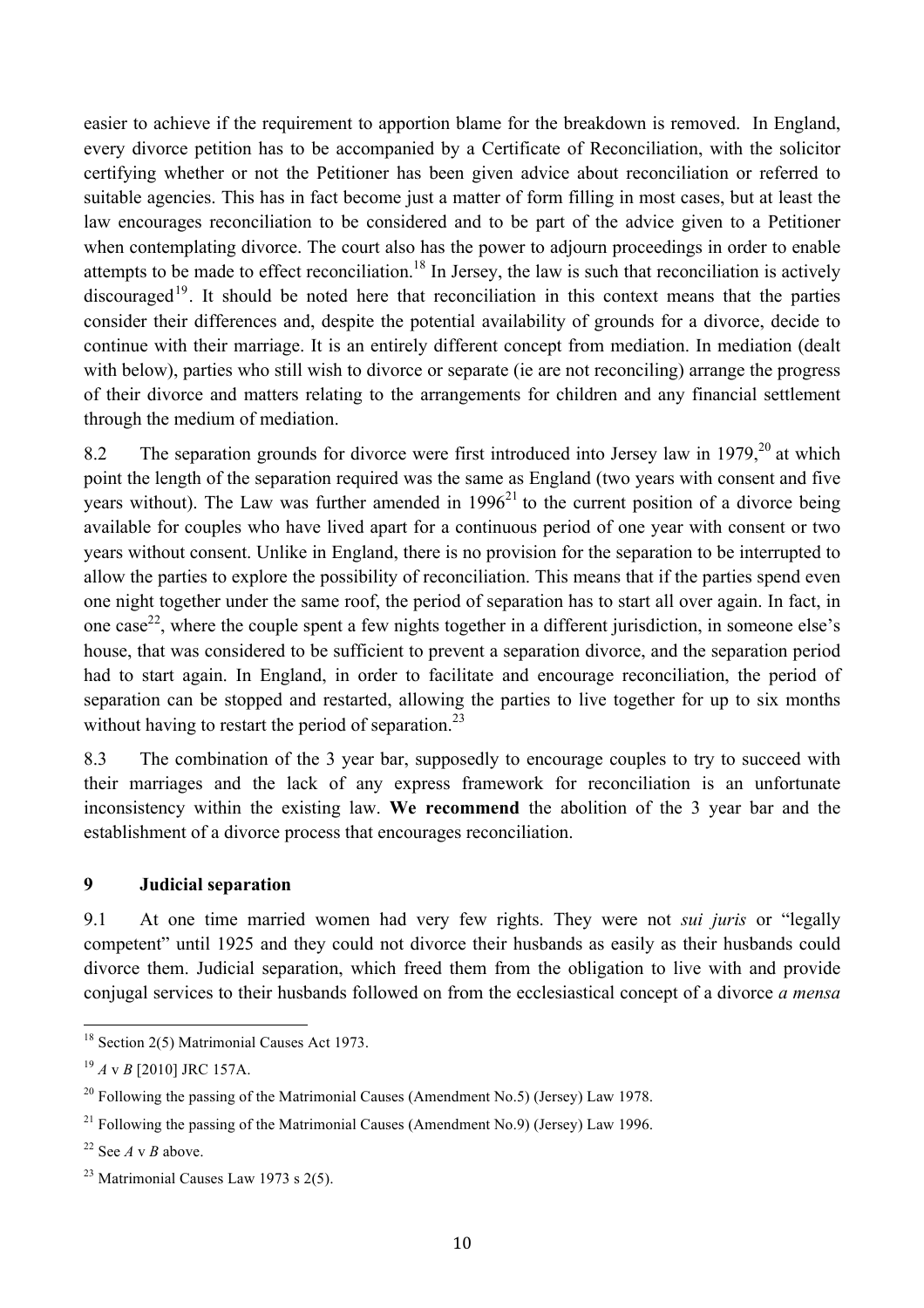*et thoro.<sup>24</sup>* Nowadays divorce and judicial separation are gender blind and based on the same grounds as divorce (except for an additional ground of "habitual drunkenness" in judicial separation which is not a ground for divorce). Judicial separation is rarely used as a remedy except when the parties cannot divorce because they have not been married for 3 years. There were 3 judicial separations in Jersey in 2012 and 3 in 2013.<sup>25</sup>

9.2 In keeping with the history of judicial separation being a remedy available to wives, the Law specifically states that a husband shall not be liable for "any engagement or agreement into which the wife may enter after the separation begins" except where the husband is not paying maintenance, in which case he is liable to pay for "necessaries" supplied for the use of the wife or children. This provision is inconsistent with the gender blind concept of judicial separation or divorce. It is of course highly unlikely that any shopkeeper would provide "necessaries" to a wife and expect to be paid by the husband today, even if they knew what "necessaries" were. Such a provision is outdated in the  $21<sup>st</sup>$  century.

**We propose** that neither husband nor wife should be liable to third parties for the debts of the other within marriage, following separation or on divorce. This would not affect the responsibility of spouses to maintain each other while they are married.

#### **10 Nullity**

10.1 The Matrimonial Causes (Jersey) Law 1949 is confusing in respect of nullity. Article 18 states that the court may decree the nullity of a marriage on any ground on which a marriage is "void or voidable or on any of the following grounds":

(a) the continuing impotency of one party or of both parties to the marriage since the celebration thereof;

(b) that the marriage was celebrated through fraud, threats or duress by the respondent upon or to the petitioner;

(c) that the marriage has not been consummated owing to the wilful refusal of the respondent to consummate the marriage;

(d) that the respondent was at the time of the marriage pregnant by some person other than the petitioner, unless the pregnancy resulted from intercourse which occurred between the respondent and a former husband during the subsistence of their marriage;

(e) that the respondent was at the time of the marriage suffering from a venereal disease in a communicable form;

(f) that either party to the marriage was at the time of the marriage of unsound mind or was then suffering from mental disorder of such a kind or to such an extent as to be unfitted for marriage and the procreation of children or subject to recurrent attacks of insanity or epilepsy;

<sup>&</sup>lt;sup>24</sup> A legal separation whereby parties no longer had to share "bed and board" but remained legally married.

<sup>25</sup> Judicial Greffe statistics.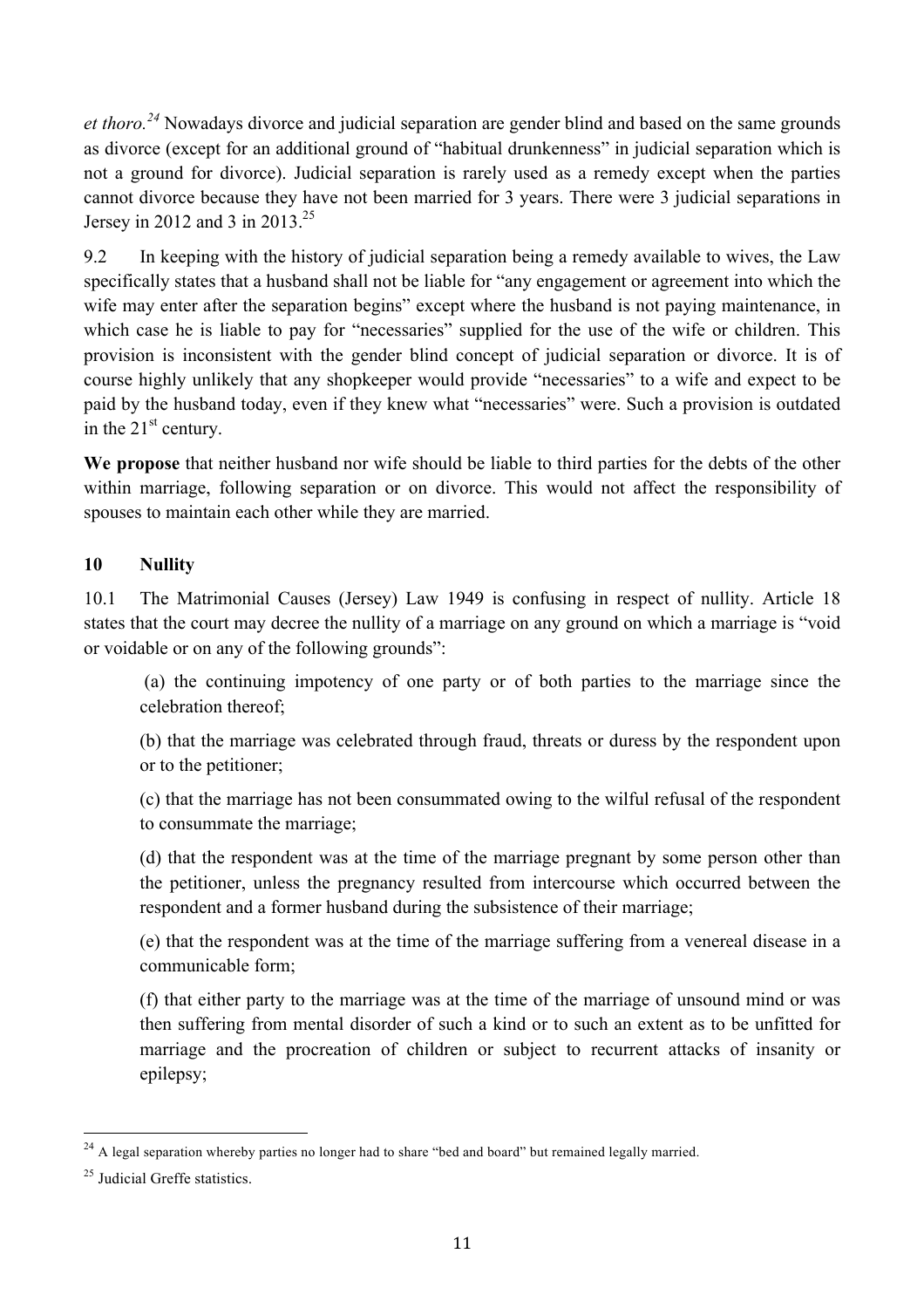(g) that an interim certificate has, after the time of the marriage, been issued to either party to the marriage;

(h) that either party to the marriage satisfies such conditions and has taken such steps, in an approved jurisdiction, for the recognition of his or her change of gender by that jurisdiction as –

(i) are prescribed, in respect of that jurisdiction, by Order made by the Chief Minister, or

(ii) if no conditions and steps are prescribed under clause (i) in respect of that jurisdiction, satisfy the Court that, but for the fact that the parties are still married, the change of gender would be recognized by that jurisdiction;

(i) that the respondent is a person whose gender at the time of the marriage had become the acquired gender:

Provided that, in the cases specified in sub-paragraphs (d), (e), (f) or (g), the court shall not grant a decree unless it is satisfied –

(i) that the petitioner was at the time of the marriage ignorant of the facts alleged,

(ii) that proceedings were instituted within a year from the date of the marriage, and

(iii) that marital intercourse with the consent of the petitioner has not taken place since the discovery by the petitioner of the existence of the grounds for a decree.

(2) Any child born of a marriage avoided pursuant to paragraph  $(1)(b)$ ,  $(c)$ ,  $(e)$ ,  $(f)$ ,  $(g)$  or  $(h)$ shall be a legitimate child of the parties thereto notwithstanding that the marriage is so avoided.

(2A) Without prejudice to paragraph (1), the court shall not grant a decree of nullity under Article 18(1) on the ground mentioned in sub-paragraph (g) of that paragraph unless it is satisfied that proceedings were instituted within 6 months of the date of issue of the interim certificate

(3) In any proceedings for nullity of marriage, evidence of the question of sexual capacity or gender shall be heard in camera unless, in any case, the court is satisfied that in the interests of justice any such evidence ought to be heard in open court.

(4) In this Article 'approved jurisdiction', 'interim certificate' and a reference to a person's acquired gender have the same respective meanings as in Article 1 of the Gender Recognition (Jersey) Law.

10.2 As all the grounds listed would appear to make a marriage voidable, the second "or" in the Article appears to be otiose. The significant emphasis on sexual activity in relation to marriage is at odds with marriage in an era where sexual activity is not confined to marriage and when the Civil Partnership (Jersey) Law 2012 specifically excludes reference to consummation or impotence. A difference between the law relating to divorce and the law relating to the dissolution of a civil partnership is the reference to a marriage being capable of annulment on the basis that a party at the date of the marriage was "*of unsound mind or was then suffering from mental disorder of such a kind or to such an extent as to be unfitted for marriage and the procreation of children or subject to*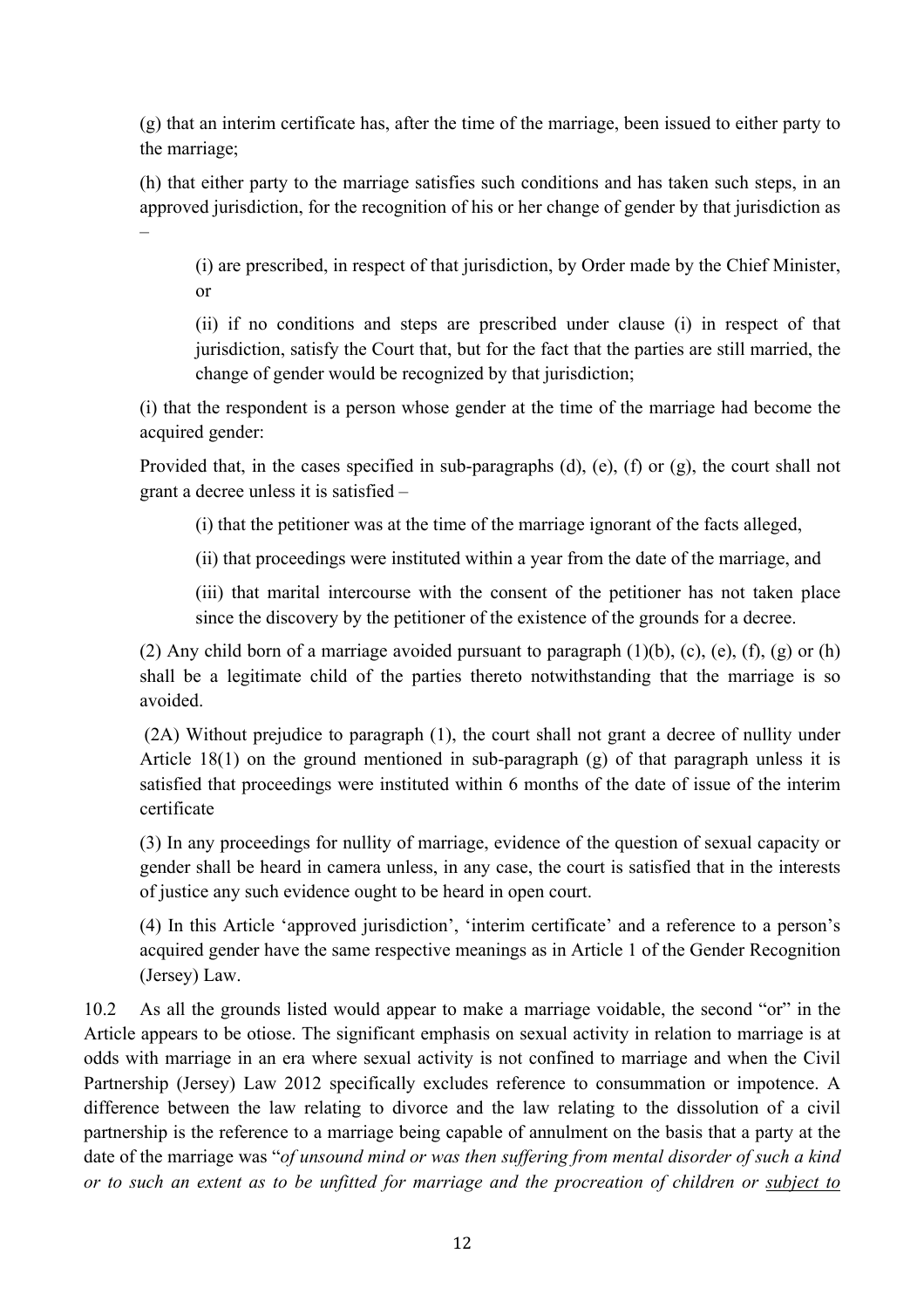*recurrent attacks of epilepsy"* (emphasis added). The corresponding provision in the Civil Partnership Law states: "*that either party to the civil partnership was at the time of the formation of the civil partnership suffering from a mental disorder of a kind or to such an extent as to be unfit for civil partnership*".

10.3 This difference of wording alone indicates that the reference to epilepsy, at least, in current times is recognised not to be acceptable today, is demeaning and discriminatory and should be changed. The omission of the reference to children in the Civil Partnership Law is probably because of perceived biological imperatives, but at a time when fertility can be controlled in ways not foreseen in 1949, it would seem unnecessary to link mental health and children in this way. It was unfortunate that when the Civil Partnership (Jersey) Law was passed, the opportunity was not taken to amend the Matrimonial Causes (Jersey) Law in line with the new statute. **We recommend** that the concept of voidable marriages is removed from the new law.

#### **11 Connivance, condonation and collusion**

11.1 Under the Matrimonial Causes Rules 2005 rule 5(1)(n) a divorce petition has to state whether there has been any connivance or condonation on the part of the petitioner and, except with a separation petition, that the petition is not presented or prosecuted in collusion with the respondent or co-respondent(s). These concepts were removed from English law more than 50 years ago<sup>26</sup> and certainly seem to be inconsistent with the availability in Jersey of a one year separation divorce. With no fault divorce there will be no need for the concepts of connivance, condonation or collusion to remain within the legislation.

11.2 In effect, despite the provisions of the law, it is possible to get divorced if you want to, even if your spouse does not. Having to jump through the hoops of the Matrimonial Causes (Jersey) Law 1949 just increases legal costs or work for the Judicial Greffe staff when people act in person and can inflame an already difficult emotional situation when it is necessary for there to be allegations of fault.

#### **12 Financial orders**

12.1 Under the Matrimonial Causes (Jersey) Law 1949 there is provision for financial orders to be made. Orders can be made in respect of:

- (a) child maintenance;
- (b) spousal maintenance
- (c) maintenance secured on capital assets;
- (d) lump sums;
- (e) property transfers (between spouses or to children),
- (f) variation of trusts of marriage and separation settlements;
- (e) orders for sale of property;

 <sup>26</sup> Matrimonial Causes Act 1963.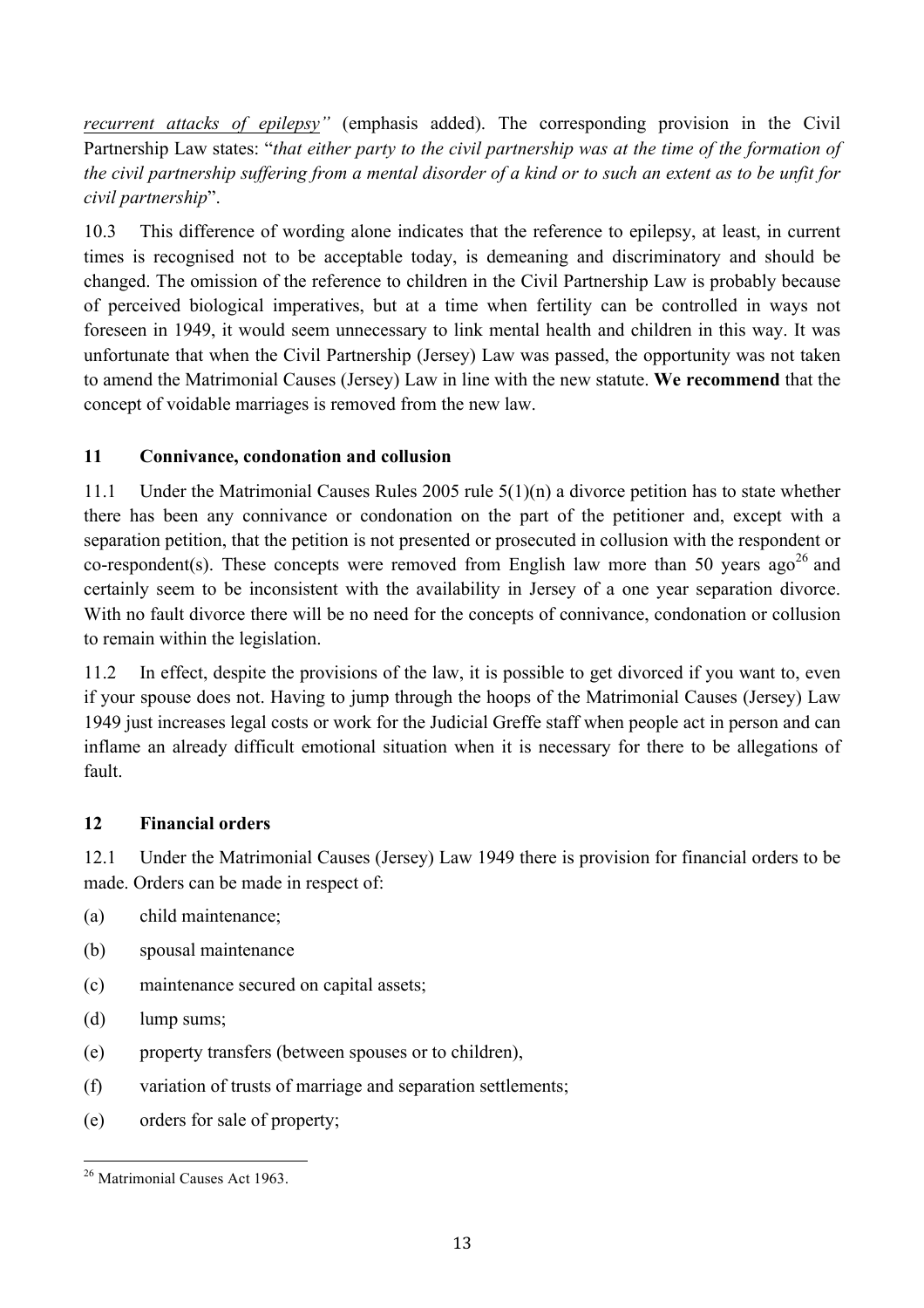(f) interim orders for the support of either party (these have been extended by case law to include interim maintenance in order to pay legal fees). $27$ 

12.2 In terms of the powers of the court, these are quite wide ranging. The only area where there is a potential gap that does not appear in the English legislation, is in relation to pensions. Currently, pension funds cannot generally be cashed in or transferred to third parties. Frequently in Jersey, especially with a large population employed in the finance industry in one guise or other, there are considerable pension assets. When the assets come to be divided on divorce, if a significant proportion of the assets of the parties consists of a large pension belonging to just one of them, it can be difficult to do justice in the division of assets if there are insufficient other assets to off-set the value of the pension. In England and Wales this difficulty has been addressed by enabling "pension sharing" and "pension earmarking" orders. The latter are rarely used, but pension sharing orders can be a valuable tool for a family court judge tasked with dividing the assets fairly between the parties.

**We recommend** that the proposed new Law provides for pension sharing.

#### **13 Disclosure and tracing**

13.1 In considering financial orders on divorce it is necessary to have full disclosure of all the assets. It is also necessary on occasion to safeguard those assets to prevent dissipation which may be attempted in order to avoid or limit financial orders. The court has considerable discretion when making financial orders but must take into account "*all the circumstances of the case including the conduct of the parties to the marriage insofar as it may be inequitable to disregard it*". This means that if a party transfers assets out of their ownership in order to frustrate a claim within divorce proceedings, that can be taken into account in the final order. However, there is currently no provision to "unpick" a disposition made to avoid an adverse order and so it is open to unscrupulous spouses to transfer assets to others to avoid meeting their responsibilities to their spouses. To try to retrieve assets in such cases involves tracing claims and possibly Pauline actions<sup>28</sup>, all of which can be expensive and time consuming.

**We recommend** that the proposed new Law should enable the court to set aside such a disposition. This would simplify matters and would act as a deterrent to unscrupulous spouses tempted to try to defeat claims.

#### **14 Clean break**

14.1 It is generally accepted that wherever possible it is desirable for there to be a "clean break" between parties on divorce. This enables the parties to move on with their lives and provides certainty about what on-going liabilities there will be. However, the current statute law in Jersey does not allow the court to order a clean break<sup>29</sup>, and the previous practice of allowing a clean break

 <sup>27</sup> *<sup>S</sup>* <sup>v</sup>*C* [2003] JLR Note 24, *<sup>K</sup> v P* [2009] JLR Note 42.

 $28$  A Pauline action is a customary law action to set aside a disposition which has been made to avoid a debt. In England s 37 of the Matrimonial Causes Act 1973 gives the Court a similar power in family cases.

 $29$  There is no equivalent in Jersey law to s  $25A(3)$  Matrimonial Causes Act 1973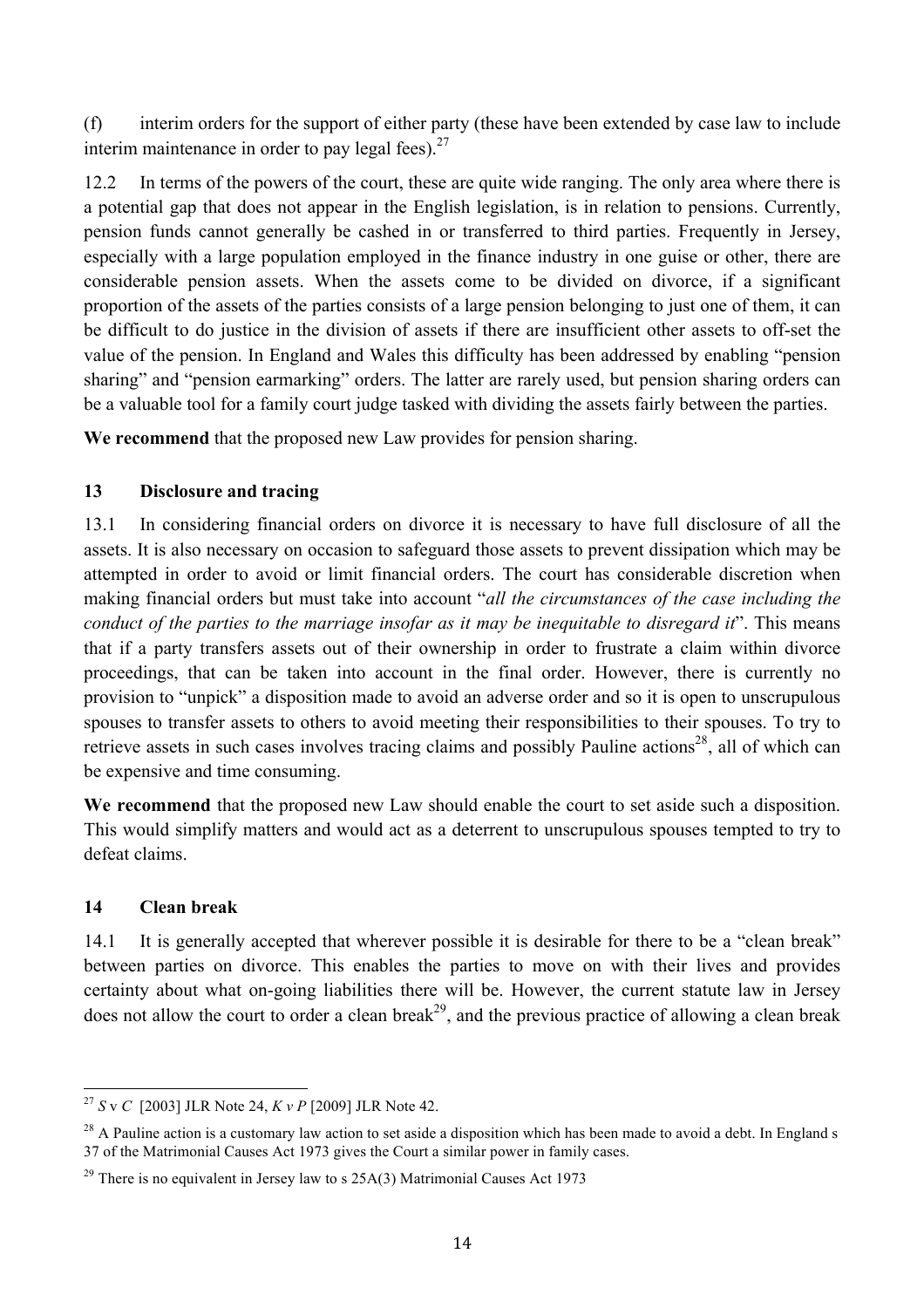within a consent order (by dismissing Article 33 – Power to vary orders) has ceased following the decision in *C v D.* 30

14.2 The English law has a specific provision<sup>31</sup> placing a duty on the court, when exercising its powers in relation to financial provision, to consider terminating the financial obligations towards the other party as soon as is just and reasonable. **We recommend** that the proposed new Law should give a similar power to the Royal Court.

#### **15 Procedure in financial claims**

15.1 The current procedure in respect of financial claims within divorce proceedings is set out in the Matrimonial Rules 2005. These rules include the overriding objective at Rule 47:

#### **Overriding objective**

- (1) The overriding objective of the Court is to deal with cases justly.
- (2) Dealing with a case justly includes, so far as is practicable
	- (a) ensuring that the parties are on an equal footing;
	- (b) saving expense;
	- (c) dealing with the case in ways that are proportionate
		- (i) to the amount of money involved,
		- (ii) to the importance of the case,
		- (iii) to the complexity of the issues, and
		- (iv) to the financial position of each party;
	- (d) ensuring that it is dealt with expeditiously and fairly; and

(e) allotting to it an appropriate share of the court's resources, while taking into account the need to allot resources to other cases.

(3) The Court shall seek to give effect to the overriding objective when it –

(a) exercises any power given to it by this Part; or

(b) interprets any Rule.

- (4) The parties must help the Court to further the overriding objective.
- (5) The Court shall further the overriding objective by actively managing cases.
- (6) Active case management includes –

(a) encouraging the parties to co-operate with each other in the conduct of the proceedings;

<sup>&</sup>lt;sup>30</sup> [2013] JRC 056.

<sup>31</sup> Matrimonial Causes Act 1973 s 25A.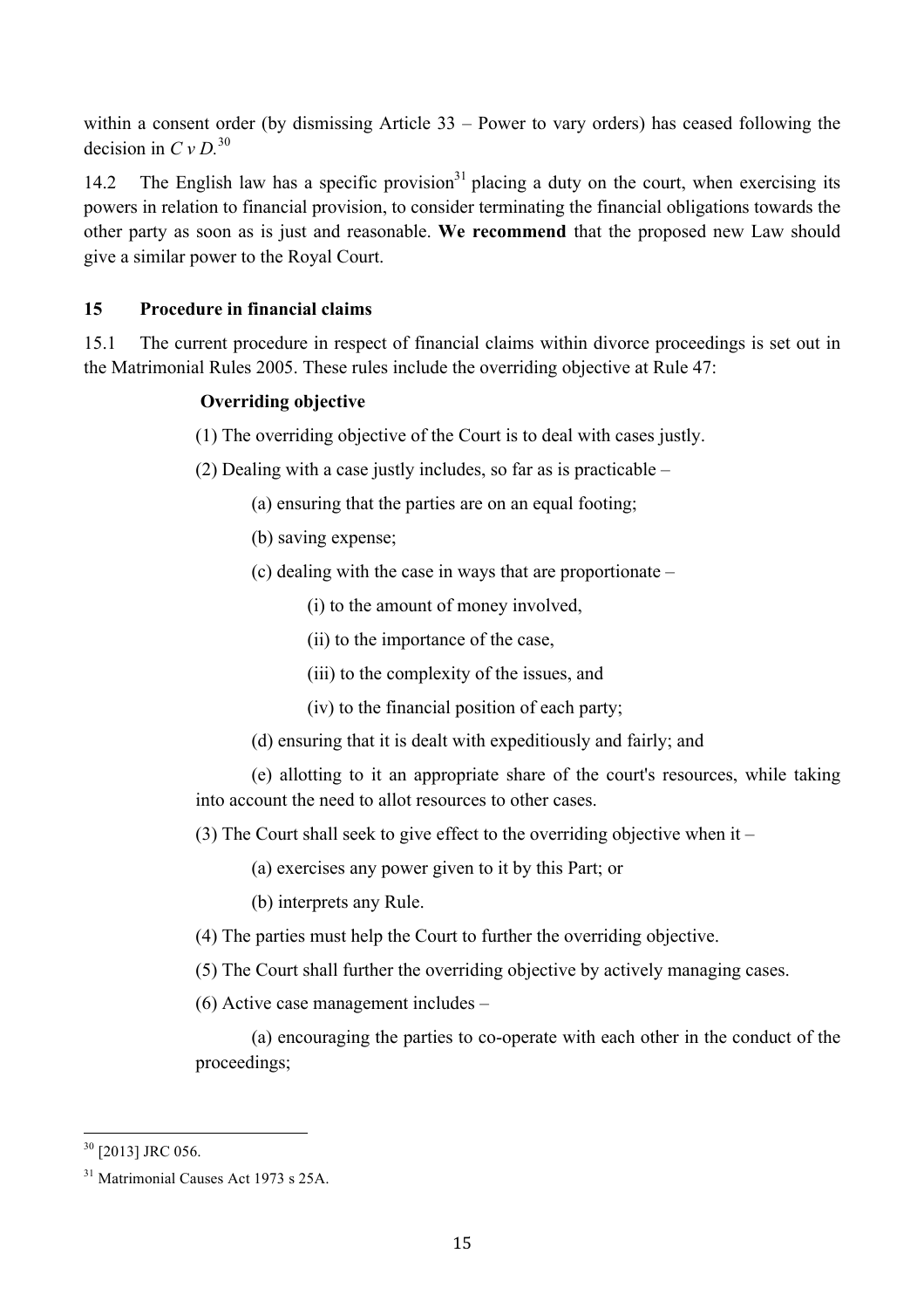(b) encouraging the parties to settle their disputes through mediation, where appropriate;

(c) identifying the issues at an early date;

(d) regulating the extent of disclosure of documents and expert evidence so that they are proportionate to the issues in question;

(e) helping the parties to settle the whole or part of the case;

(f) fixing timetables or otherwise controlling the progress of the case;

(g) making use of technology; and

(h) giving directions to ensure that the trial of a case proceeds quickly and efficiently.

15.2 The procedure for financial claims was simplified when the 2005 Rules were brought into force. When an application is made for ancillary relief (a financial claim) at a preliminary directions hearing the progress of the case is mapped out. Sworn affidavits of means are ordered to be filed and exchanged followed by questionnaires relating to those affidavits, replies to questionnaires, and frequently schedules of deficiencies and responses to schedules of deficiencies. In England, although questionnaires can be raised, the judge determines which questions may be put to the other side, after affidavits of means have been filed and exchanged. This then limits the questions to those the judge feels will assist the case and which are proportionate. This limiting of questions and replies makes the information gathering part of the process more efficient and focussed.

**We recommend** that a similar procedure should be adopted in Jersey under the current Rules (questionnaires could be limited to those approved by the judge) but enshrining such a step within the Matrimonial Causes Rules would assist in reducing costs, increasing efficiency and reducing animosity between the parties.

#### **16 Marital Agreements**

16.1 One of the difficulties currently encountered in respect of financial orders made on divorce, is a lack of certainty. The provisions of the Law are wide-ranging and give the Court considerable discretion in the way assets are divided on divorce. The starting point of an equal division, which was established by case law in England originally<sup>32</sup> and followed by local decisions, can be departed from by use of the "section 25 factors" in particular the needs of the parties:

" $25(1)$  It shall be the duty of the court in deciding whether to exercise its powers ... to have regard to all the circumstances of the case including the following matters, that is to say –

(a) the income, earning capacity, property and other financial resources which each of the parties to the marriage has or is likely to have in the foreseeable future;

(b) the financial needs, obligations and responsibilities which each of the parties to the marriage has or is likely to have in the foreseeable future;

(c) the standard of living enjoyed by the family before the breakdown of the marriage;

 <sup>32</sup> *White v White* [2001] 1 AC 596.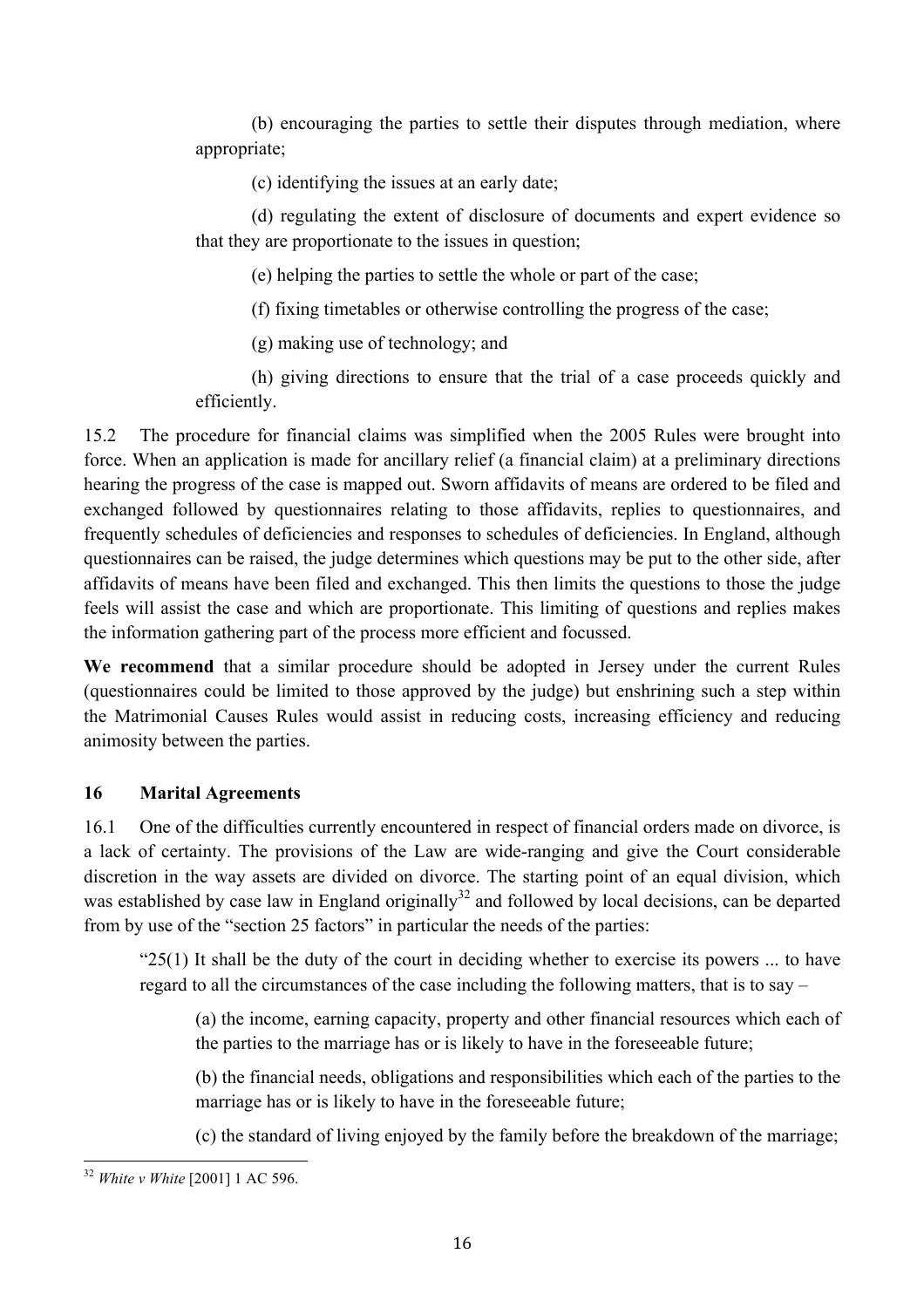(d) the age of each party to the marriage and the duration of the marriage;

(e) any physical or mental disability of either of the parties to the marriage;

(f) the contributions made by each of the parties to the welfare of the family, including any contribution made by looking after the home or caring for the family;

(g) ...the value to either of the parties to the marriage of any benefit (for example, a pension) which ... (by reason of the divorce) ..that party will lose the chance of acquiring;..."

16.2 The Court in Jersey expressly sanctioned and encouraged reliance on these "section 25 factors" in *Howarth v McBride*<sup>33</sup> and subsequent cases.

16.3 One way around this lack of certainty would be if couples could agree either in advance of their marriage<sup>34</sup> or during their marriage but before divorce<sup>35</sup> how assets should be divided in the event of a breakdown of the marriage. Such "marital agreements" are not currently binding in Jersey. The Court retains a full discretion to make any of the orders available to it, regardless of any prior agreement between the parties. That said, one of the factors to be considered, not just in section 25 MCA but also in Article 29 of the Matrimonial Causes (Jersey) Law 1949 which specifies that:

Where a decree of divorce, nullity of marriage or judicial separation has been made, the court may, having regard to all the circumstances of the case **including the conduct of the parties**  to the marriage insofar as it may be inequitable to disregard it and to their actual and potential financial circumstances, order .....

16.4 Entering into a pre or post nuptial agreement is likely to be classed as such conduct, especially if there have been few changes in the parties' circumstances since the making of the agreement.

16.5 In the absence of binding marital agreements it is difficult to predict what will happen on divorce if finances are not agreed and the Court is called upon to make an order. Where one or both parties have substantial assets acquired before the marriage or when they have responsibilities to former spouses and/or children from previous relationships, it can be important to them to be able to have some certainty about how their assets will be dealt with by the Court on divorce which is not possible at present.

We recommend that in Jersey law there should be a presumption in favour of the terms of a marital agreement being binding on the parties if certain safeguards are in place.

#### **17 Cohabitation**

17.1 There is no specific protection within Jersey family law for cohabiting couples. Their rights, such as they are, stem from the general civil law. There was some attempt by the Deputy Bailiff to follow English case law, which gives more rights to cohabitants, in the case of *Flynn v Reid,* <sup>36</sup> but

 $33$  1984 JH<sub>1</sub>.

<sup>&</sup>lt;sup>34</sup> Pre Nuptial Agreements.

<sup>&</sup>lt;sup>35</sup> Post Nuptial Agreements.

<sup>36</sup> [2012] JRC 100.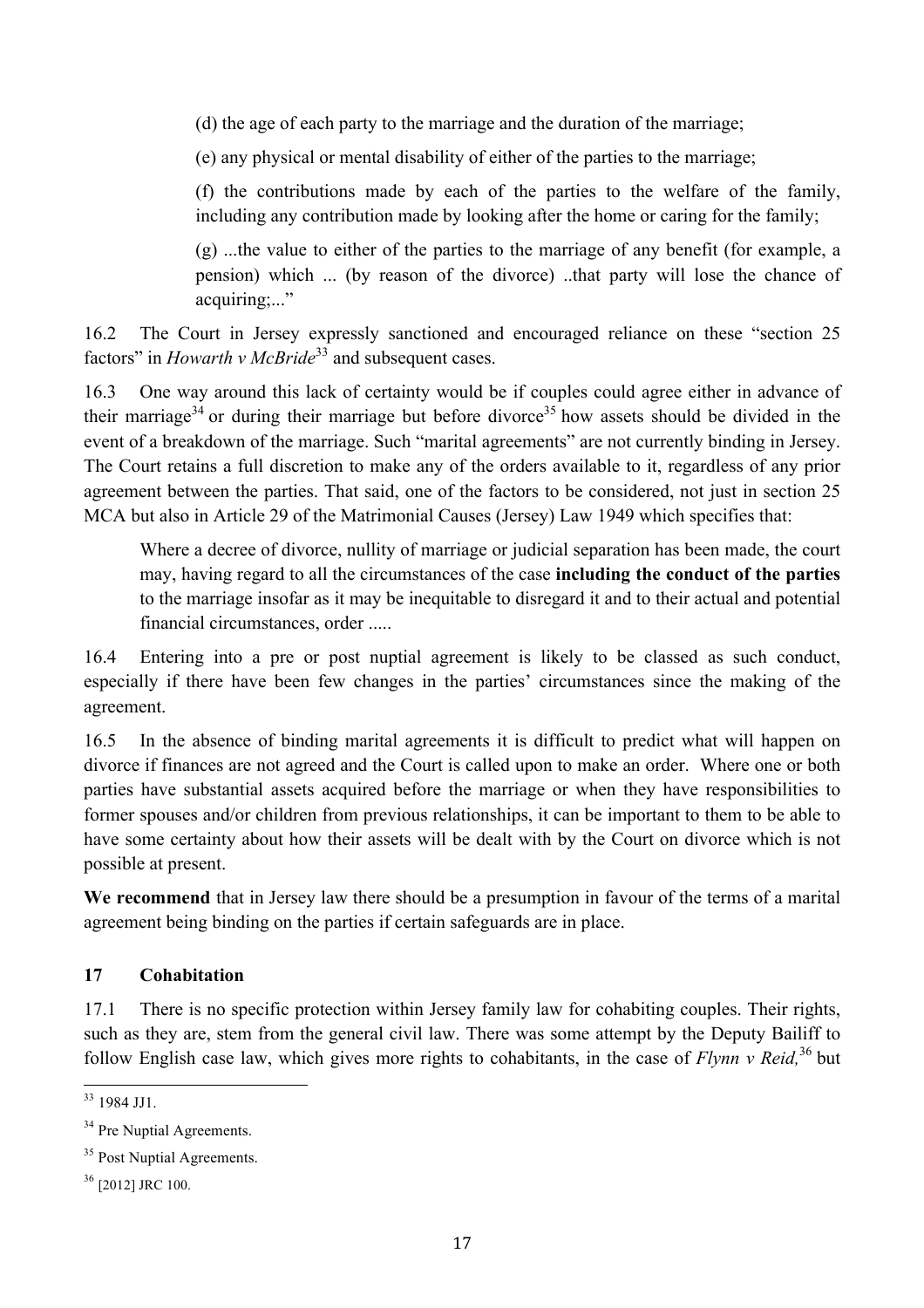this was overturned on appeal  $37$  with the Court of Appeal indicating that the Royal Court's description of the proceedings as "quasi-matrimonial" was inaccurate and that the case was, in the absence of a marriage, essentially a property dispute. The law on cohabitation is complex and controversial but outside the scope of this report. It is a topic to which the Law Commission may return.

#### **18 Reasons for Reform**

18.1 Jersey's divorce law is already derivative; it comes from the English law. Not only does the Jersey statute follow English law to a significant extent, but the Court in Jersey follows English case law. In England, from at least as long ago as 1965<sup>38</sup> it has been accepted that there should be a move to a no fault system of divorce. Before and since that time, many other countries have recognised the benefits of a no fault divorce regime. The opposition to no fault divorce has always been that it would make divorce too easy and would undermine the importance of marriage and family life. In fact, by the time a couple (or one of them) decides the marriage is over, it will be almost always possible for there to be a divorce, so moving to a no fault basis for divorce is unlikely to increase the divorce rate, just make divorce less costly in financial and human terms.

18.2 Where a divorce cannot proceed on the basis of separation, either adultery or behaviour grounds are used. Appropriately trained family lawyers try to mitigate the effects of fault based petitions dropping unexpectedly through unwitting respondents' letter boxes. But not all divorces are dealt with by family lawyers and the present system just serves to stir up enmity, even where there is a commitment to good practice. Not only that, the costs of making out a case for a fault based divorce are higher than with a no fault divorce such as a separation divorce and as costs are generally claimed from the respondent in fault based divorce, this just exacerbates an already unfriendly situation. Making divorce difficult does not reduce the number of divorces, it just makes them more painful.

18.3 Society in Jersey has moved on considerably since the 1949 Law was passed. There is more equality and less discrimination<sup>39</sup>, Jersey now has a Civil Partnership Law, illegitimacy is no longer the bar to succession it once was, far more people live together rather than getting married, divorce is much more common than in previous generations and the stigma there once was in respect of divorce and single parenthood has greatly diminished.

18.4 Divorce and family law generally were once the preserve of litigation lawyers. In the last 15 years or so, family law in Jersey has become a specific area of practice in its own right, and a distinct way of dealing with family law cases has begun to develop. Generally, family lawyers in Jersey try to deal with family law cases in an amicable and conciliatory way, considering all the surrounding circumstances such as the effect on the wider family and emotional as well as financial and strictly legal aspects of a case. The current legislation does not assist this way of working. The 3 year bar, forcing couples to remain married unless there are exceptional reasons, the requirement for a year of

 <sup>37</sup> [2012] JCA 169.

<sup>38</sup> See Law Commission of England and Wales, *Putting Asunder: A divorce Law for Contemporary Society 1966* and *Facing the Future - A Discussion Paper on the Ground for Divorce* Law Com No.170, HC 479

<sup>&</sup>lt;sup>39</sup> The Discrimination (Jersey) Law 2013 is now in force, sex discrimination being outlawed from September 2015.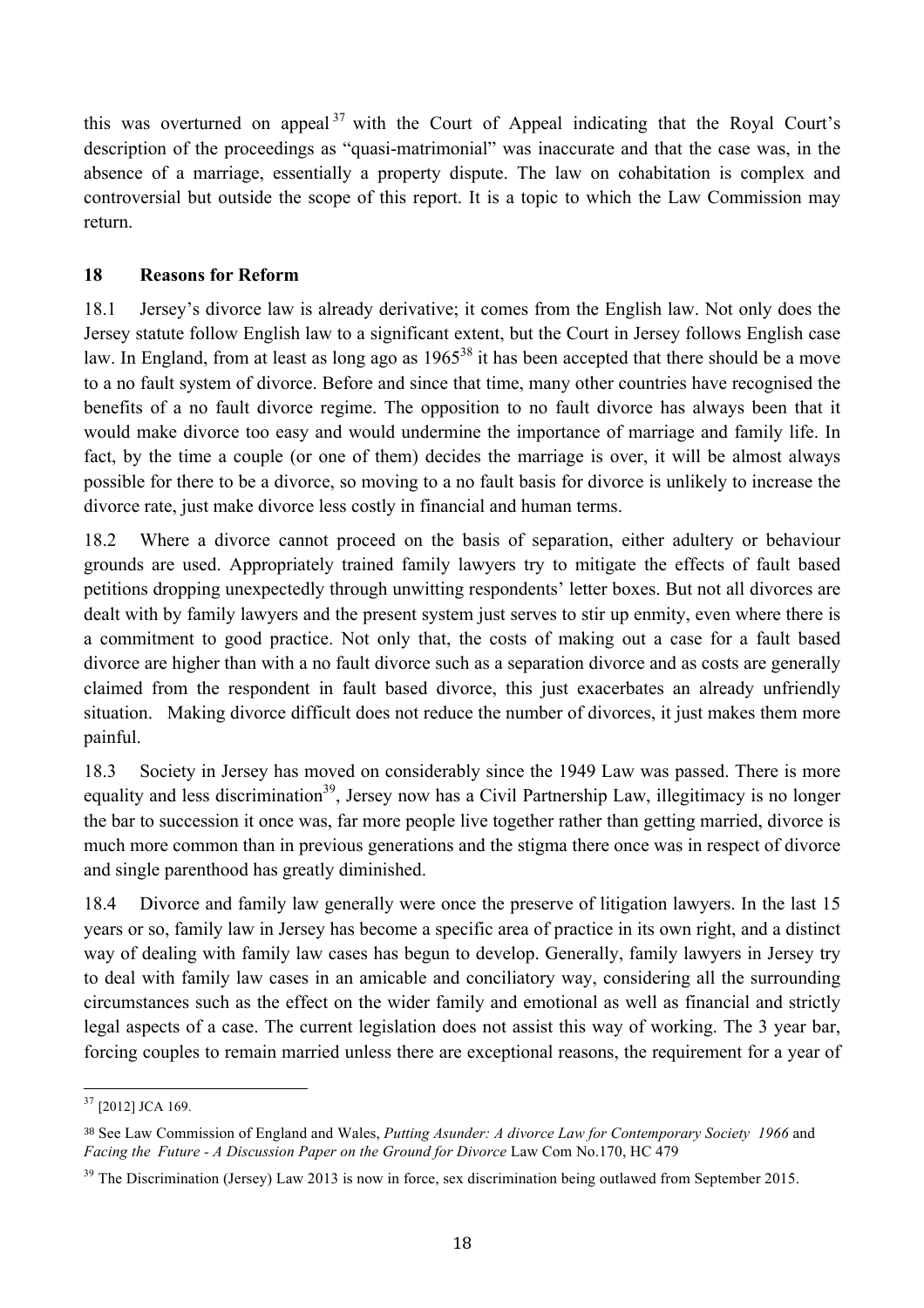separation before a consensual divorce can be started and the existence of fault grounds only serve to make divorce more difficult and acrimonious than it need be.

18.5 Not only do these aspects of current divorce law make the process for divorcing couples much more emotionally draining than necessary, they also lead to an increase in legal costs and demands on the Court's time. Once proceedings start off in a non-consensual way in respect of the divorce petition, whether by naming a co-respondent or listing hurtful particulars of unreasonable behaviour, the die is often cast for more unpleasantness in trying to resolve matters relating to children and finances. Couples going through the pain of relationship breakdown need the judicial processes to assist them to move on to an amicable resolution of things rather than to inflame the situation and to make them pay more as a result.

#### **19 Mediation, Arbitration and Collaborative Law**

19.1 In many parts of the world including USA, New Zealand and Canada as well as England and Wales, non-court based solutions to family law problems are actively encouraged or even required to be tried or at least considered before divorce proceedings can be started.

19.2 In Jersey, in October 2013, Family Mediation Jersey was launched. The new mediation service has the support of the Royal Court and experienced a high level of referrals in its first few months. Mediation is a cost effective way of resolving disputes whereby one or two trained mediators assist couples to reach agreement about finances or children matters or both. It is cheaper than the parties using lawyers<sup>40</sup>. The agreements reached in mediation can be turned into consent orders which then have the force of a court order<sup>41</sup>. The support of the Court is fundamental to the success of mediation and to the promotion of its wider use. The move towards more mediation will be enhanced by a reformed divorce law which enshrines the importance of using non court based solutions such as mediation and arbitration in statute. It may also be helpful for the Court if incentives to mediate were to be included in a new Law, perhaps in respect of costs orders or the fee structure.

19.3 Arbitration is well recognised as a way of settling disputes in areas ranging from the supply of goods and services, employment contracts, partnership agreements and construction matters. It is less well known as a way of resolving family law disputes. Family arbitration has been adopted in England and Wales and the advantages of a speedier, completely confidential method of adjudication where the arbitrator can be chosen by the parties for his or her particular expertise have been recognised. There is currently no system of family arbitration available in Jersey<sup>42</sup>, but on the basis that anything not proscribed by law is legal, there would not appear to be any reason for arbitration not to be used for family cases in Jersey. Once an arbitral award has been made, it can be converted

 $40$  Typically, the cost of using Family Mediation Jersey is less than half the cost of using lawyers: £175 per hour and a half session per person for those paying the full mediation fee. A lawyer would typically cost between £200 and £400 per hour for each client, and as the work takes place intensively in meetings with the parties with no correspondence and few documents prepared, the time spent by the mediators is less than that spent by lawyers.

 $41$  The drafting of consent orders and advice on the content means that some legal work is required when cases are mediated, but much less than when litigated.

<sup>&</sup>lt;sup>42</sup> There is one qualified family arbitrator in Jersey.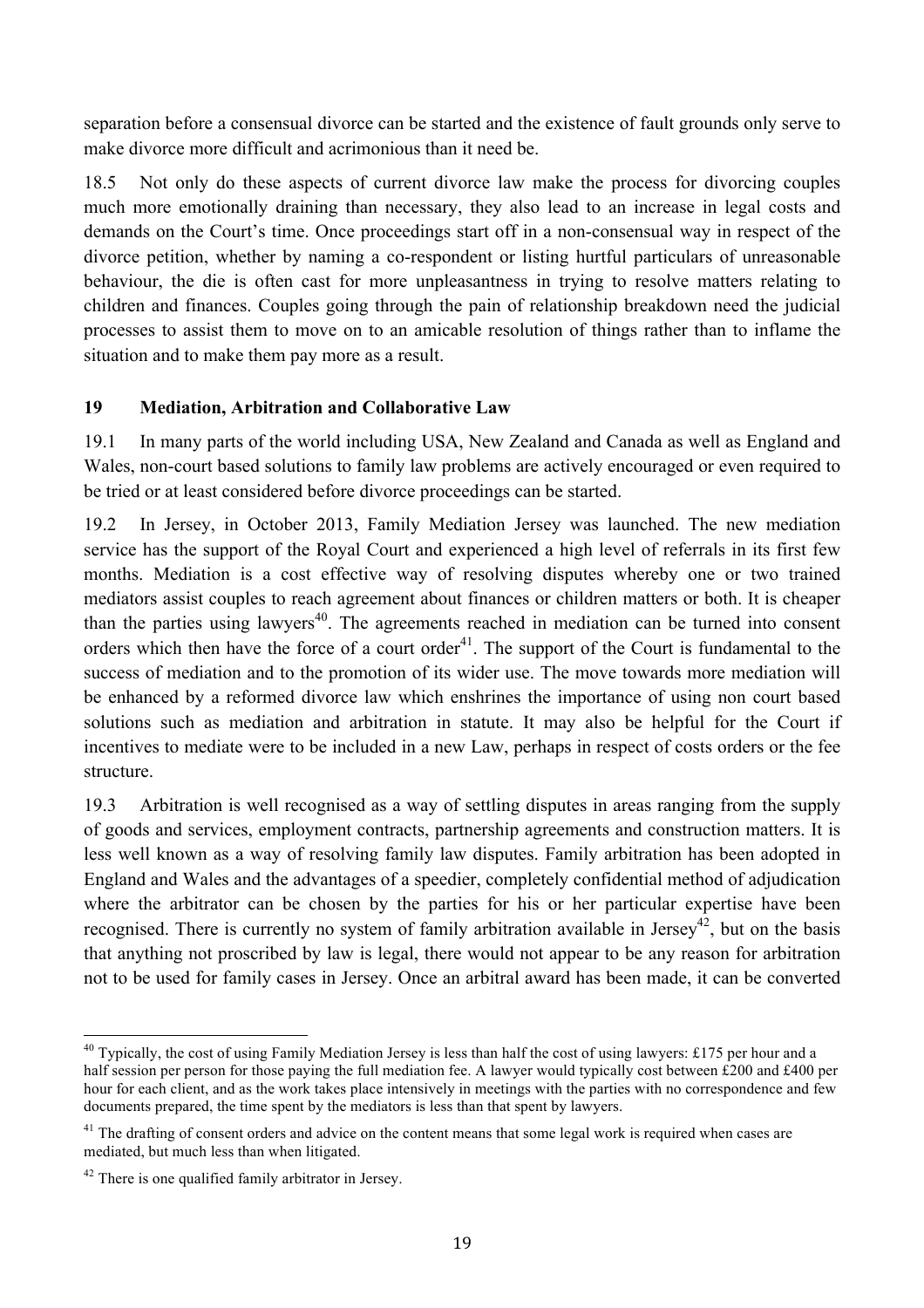to a consent order in the same way as a mediated settlement can be. Any new divorce law could easily accommodate arbitration.

19.4 Collaborative law<sup>43</sup> is another way of resolving family law disputes without recourse to the courts. Collaborative law has been available in Jersey since its launch in November 2006 and there are currently eight collaboratively trained family lawyers in the island. With collaborative law the parties and their lawyers agree not to go to court and conduct negotiations through round table meetings. This allows all matters to be taken into account and reduces conflict. Agreements can then be drawn up as consent orders for ratification by the Court.

19.5 As can be seen from the above, there are now more methods of resolving family disputes available to separating spouses than in the past. The law should recognise these changes and incorporate encouragement to consider reconciliation wherever possible as well as nonconfrontational and out of court solutions such as mediation and arbitration as part of the divorce process.

19.6 The process of passing legislation in Jersey is generally more streamlined than in England. The political obstacles which beset the 1996 Family Law Act should not apply in Jersey and should not apply in the current social climate. There is an opportunity for Jersey to take the lead on no fault divorce within the British Isles and to pass a new law untrammelled by historic concepts of "matrimonial offences" in a more enlightened age.

#### **20 RECOMMENDATIONS FOR REFORM**

20.1 Any changes to the law of divorce will also need to apply to the dissolution of civil partnerships in an entirely parallel way as the intention with the Civil Partnership Law 2012 was to allow gay couples to enjoy the same rights and responsibilities as heterosexual couples do through marriage. The States of Jersey have now confirmed that it is intended to change the law in Jersey to allow same sex marriage and reform of divorce law could be incorporated into Jersey law at the same time within legislation due to be in force during 2017.

20.2 A new divorce law should be clear as to the principles underlying the law. The principles underlying the ill-fated English Family Law Act 1996 are worthy of being incorporated in any Jersey legislation. These are:

- to support the institution of marriage;
- for parties to be given encouragement and assistance to save their marriages wherever possible;
- where a marriage has broken down irretrievably it should be brought to an end:
	- with minimum distress to the parties and any children;
	- in a way so as to promote as good a continuing relationship between the parties and children as possible;

 <sup>43</sup> See B Corbett, "Collaborative Law – How to have a good divorce" (2008) Vol 12 *Jersey and Guernsey Law Review*, available online at www.jerseylaw.je.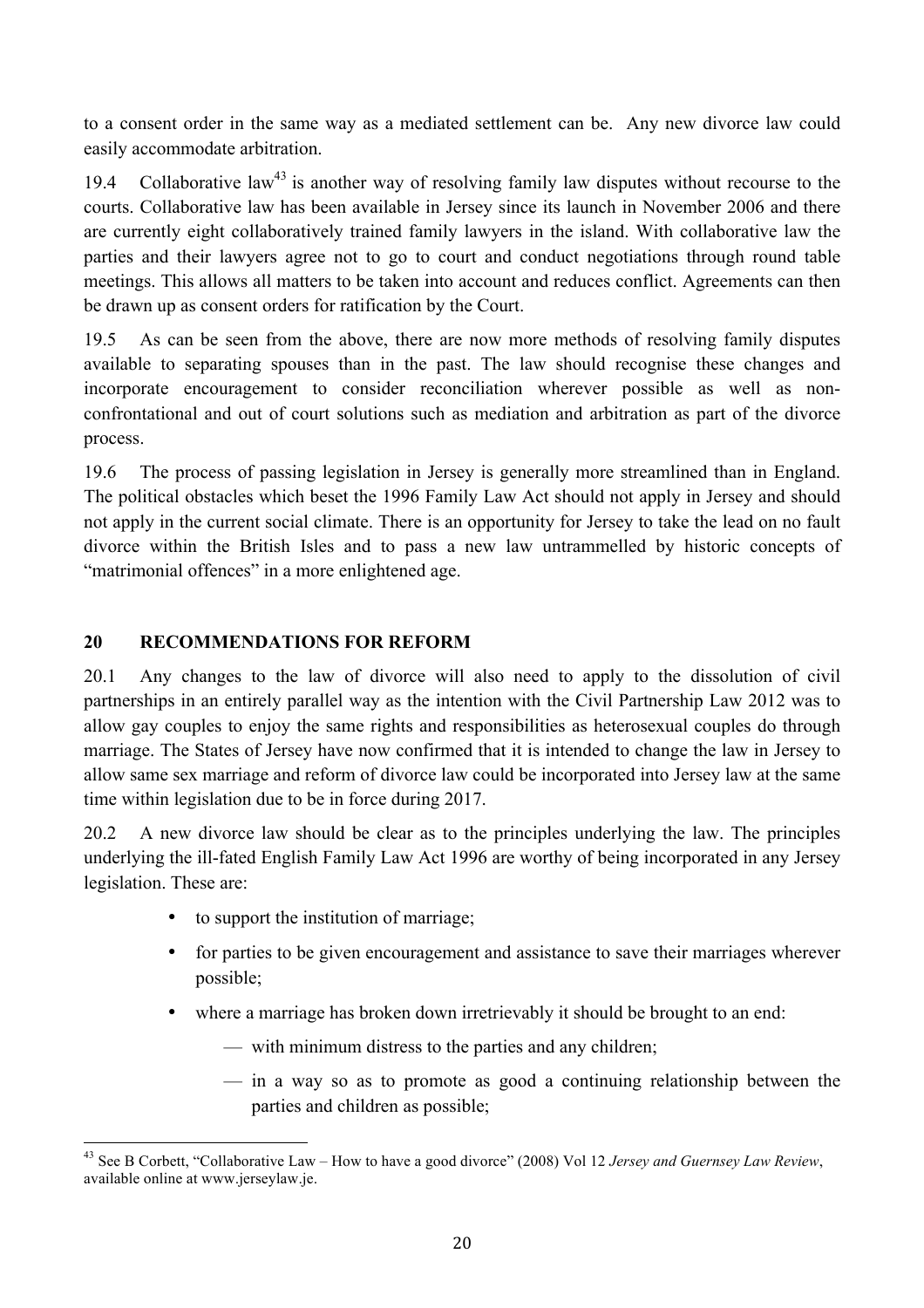- without costs being unreasonably incurred.
- Any risk of violence or abuse to the parties or any children to be, as far as possible, removed.

#### **21 PROPOSALS IN RESPECT OF DIVORCE**

21.1 The divorce process should be that:

21.1.1 It should be possible to obtain a divorce without apportioning blame. If a couple agree that their marriage is at an end they should be able to apply jointly for a divorce and in the case of couples without children and where finances are agreed, this could be an administrative process, perhaps without the need for judicial oversight. The process could be swift, perhaps as little as 3 months.

21.1.2 Where one party wishes to divorce but the other is unsure or would rather not, instead of having to come up with examples of unreasonable behaviour, or name and shame a spouse and a corespondent, **we propose** that an application for a divorce can be made by one party to a marriage, and such an application can be made regardless of the length of the marriage, any separation or any behaviour of either party.

#### **22 A Resolution Service**

22.1. Once the application is made and sent to the other party (by post or email), **we recommend that** both parties should be referred to a new service that could be called "the Resolution Service". This would be administered by a body separate from the court system. This could be Family Mediation Jersey, who already has a structure of a management committee and mediators, or some new body. The idea would be that both parties are referred to the organisation and can attend either together or apart or access information through the internet. The organisation would provide alternative dispute resolution services, mediation and arbitration typically, but also counselling services. In the USA the concept of the "divorce coach" is well known and it is recognised by people working with divorcing couples that frequently they are affected differently by the divorce process and their emotional readiness for negotiation may not always be the same.

22.2 This can lead to inequalities as a more dominant spouse (perhaps with a more assertive lawyer) can achieve a better outcome by proceeding when the other spouse is emotionally vulnerable or has not yet come to terms with the breakdown of the marriage. If arrangements are made in such circumstances they may not always be the best for the family as a whole and frequently children are brought into the fray as pawns in their parents' power play. This is not good for the family, increases costs and court time and is not even satisfying for lawyers. Antagonistic parties who run up large bills are rarely happy clients and lawyers, who would seem to be gaining from conflict, are frequently unable to collect fees for all the work undertaken.

22.3 As well as counselling, negotiation, mediation and arbitration services it would be appropriate for the Resolution Service to provide legal and financial information to assist parties. **We propose** that legal aid for court applications would not be available until parties had utilised the relevant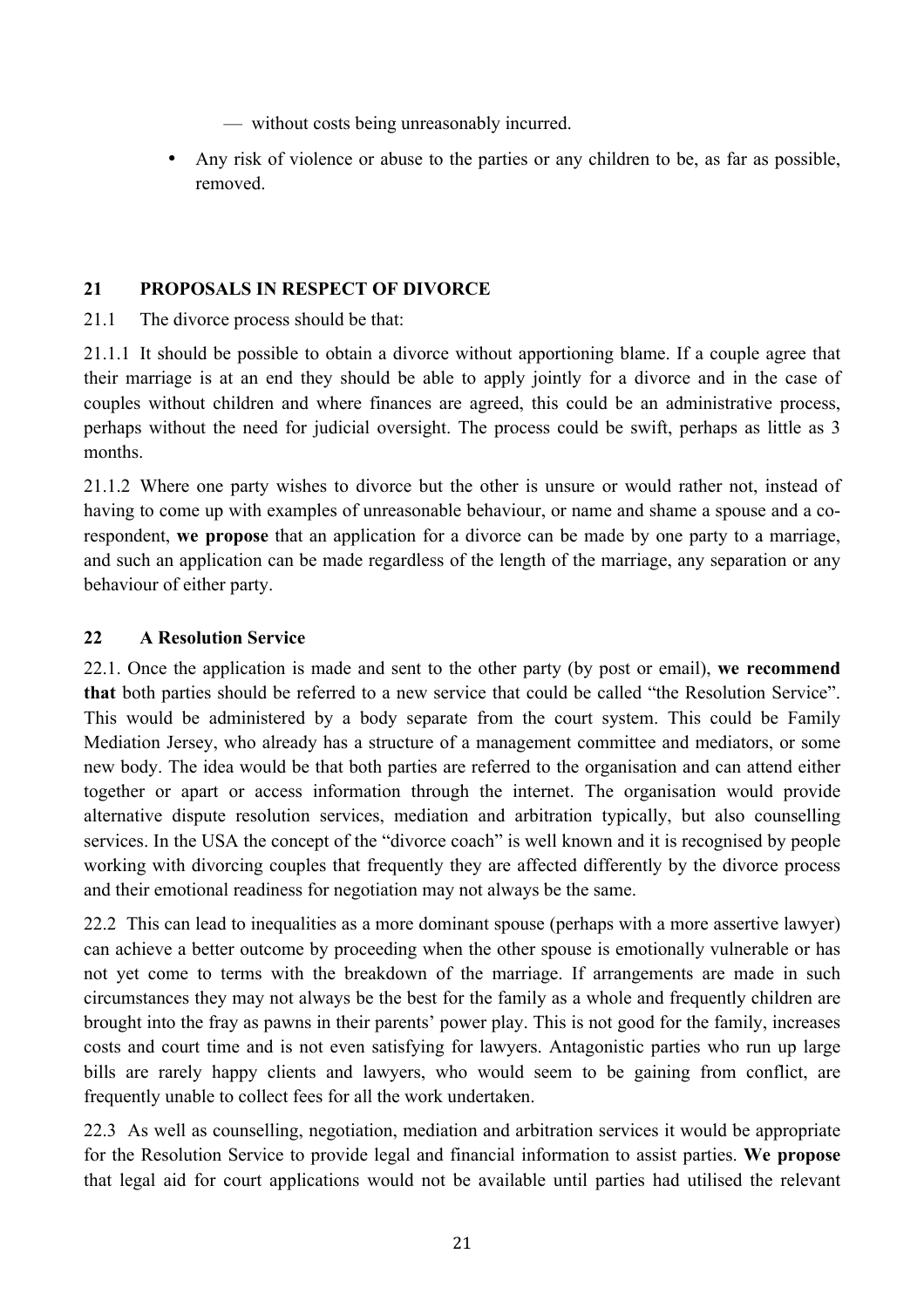services provided. This should not be just as a box ticking exercise but with a real attempt to resolve matters.

22.4 In respect of children, the proposed Resolution Service should provide access to the Children in Mind course run by The Bridge, and support from JFCAS officers or others experienced in understanding how relationship breakdown can affect children and skilled at showing parents how best to work together to help their children through the difficulties they will face. Access to other materials such as dvds, interactive web sites, books, parenting plans, contact charts and children's books should also be provided to spouses. And there is no reason to limit this "resolution service" to married couples, others going through relationship breakdown should be able to access the support provided as they are able to currently with mediation through Family Mediation Jersey.

22.5 It should also be possible for parties to work with their lawyers to resolve matters without court proceedings, through collaborative law, lawyer led mediation, round table meetings and general negotiation if they wish. Some parties may be reassured by having lawyer involvement. But whatever methods of dispute resolution are used, parties will need to show that they have made serious efforts to resolve matters through other means before being able to make an application to Court.

#### **23 Court process**

23.1 Once parties have been through and had the benefit of the services available to them through the Resolution Service, then, and only then, should they be able to access the court for a determination of any outstanding issues by a judge. Hopefully, having been able to utilise the services available, most couples will have been able to resolve their disputes and not need the courts to decide things for them. That will leave more court resources for the most difficult cases and possibly, with appropriate training, enable the family registrars to have time to deal with at least some public law children cases, thus reducing the burden on the Royal Court.

23.2 We recognise that the proposed Resolution Service will need funding. Premises and administrative staff will be needed as well as paid counsellors and mediators. Legal and financial advisors would probably be otherwise in private practice, offering their services on fixed fee basis as tribunal chairs are paid. The lawyers would need to be specialist family lawyers so it would be difficult to incorporate the scheme into the current legal aid system, but paying a lawyer a day rate for providing legal information to many couples, either individually or in group sessions would be cheaper than hourly rates for work undertaken. Armed with information, as opposed to specific legal advice, parties would be able to enter into supported negotiations (supported by a lawyer if desired by the parties) or mediation and reach their own settlements.

23.3 We have not been able to carry out a costing exercise. We acknowledge that funding such a Resolution Service may not be cheaper than the current system but it would be a reallocation of costs from the courts to the Resolution Service. A greater emphasis on parties reaching settlement through negotiation and mediation will reduce the legal costs of the parties and the emotional costs. Reducing harmful acrimony will result in a reduction of hidden costs such as the need to access mental health and other medical services for both adults and children and potentially even a reduction in criminal justice costs. A better service.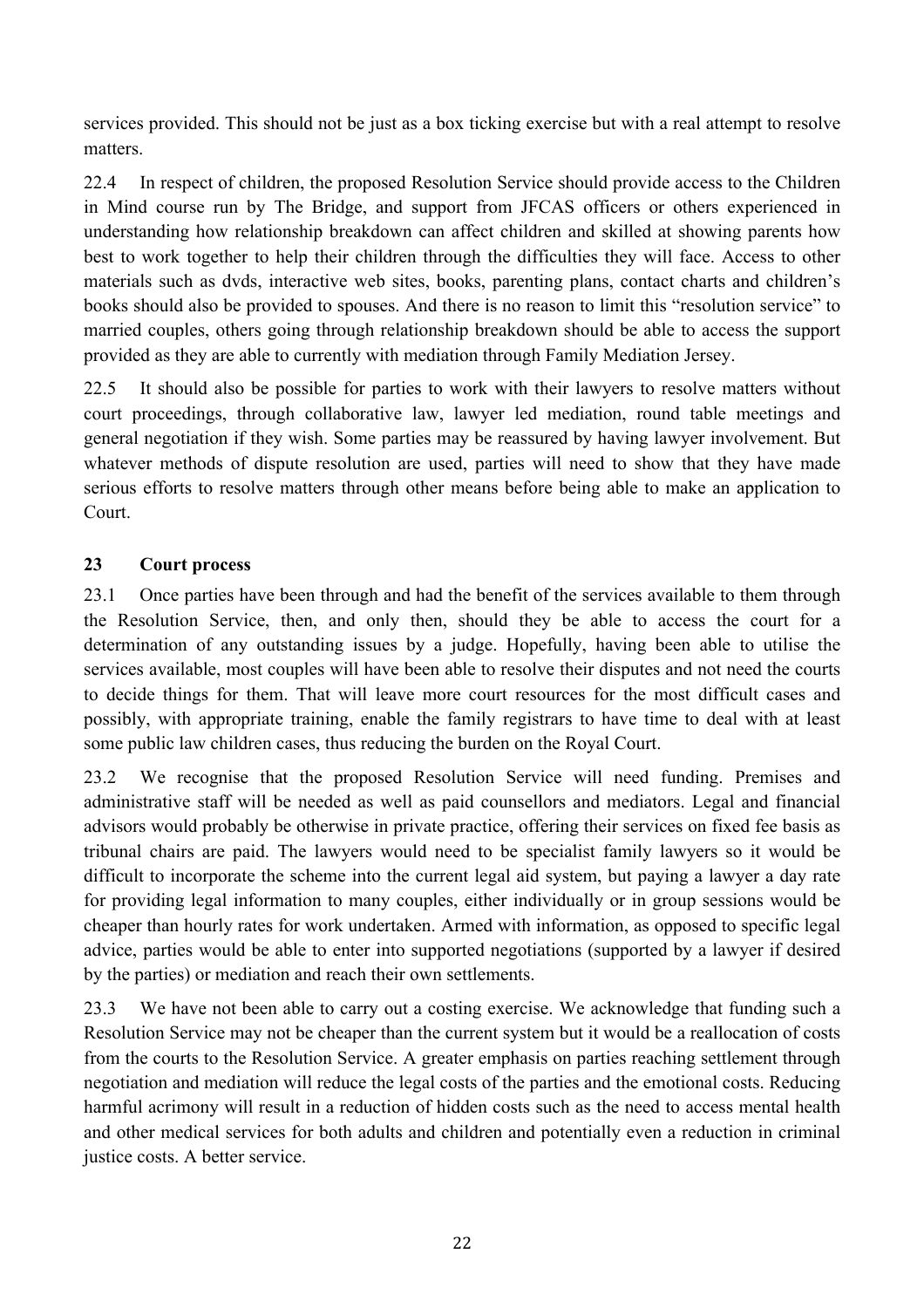#### **24 Procedure**

24.1 **We propose** that either or both parties to the marriage may issue a "Statement of Marital Breakdown" to indicate their desire to divorce, at any time during the marriage. The possibility of a joint statement will remove the need for one party alone to be the instigator of a consensual divorce.

24.2 Both parties should be provided with information detailing the purpose and availability of: counselling, mediation, collaborative law, arbitration, parenting plans, parenting classes, legal information, financial information and other services which may assist. This would be provided through a specific Resolution Service. Access to, and information about the Resolution Service would be available from CAB, GPs, Relate, lawyers and the internet. Legal Aid should not be available until the Resolution Service has been used.

24.3 Parties should be given the opportunity to reconcile and be provided with information about Relate.

24.4 A joint application where there is no dispute in respect of children or finances should be capable of being "fast tracked" to final order of divorce within 3 months. Such applications would need little or no judicial consideration.

24.5 In all other applications for divorce there should be a period of 6 months from the date of the Statement of Marital Breakdown to enable discussions to take place about finances and children, after which time (if it is evidenced that both parties to the marriage are aware of the divorce proceedings) the divorce would be finalised unless either party applied to the Court for a delay. The Court should have a wide discretion in this regard, to be used sparingly. Equally, the Court should be able to reduce the waiting time if there is a good reason to do so, for example a lengthy period of separation prior to the issue of the Statement of Marital Breakdown. With improved arrangements for financial provision there should be no need for a divorce to be prevented to avoid financial hardship to either party.

24.6 There should be no requirement for parties to live separately, although it is anticipated that many will wish to do so. The parties should be able to remain living together until the divorce is made final, if they wish (in order to try to reconcile, or if it is in the interests of the children, for example).

24.7 Applications to the Court in respect of finances or children should only be possible after other methods of dispute resolution have been tried except in exceptional circumstances, such circumstances to be determined by the Court. All matters relating to children should continue to be dealt with under the Children (Jersey) Law 2002.

#### **25 Financial Remedies**

25.1 As discussed above, **we recommend** that the financial remedies open to the Court to order should be expanded to include pension sharing orders (which will need further consequential legislation) and orders to set aside financial dispositions where appropriate.

25.2 The Court should be able to impose a clean break on parties.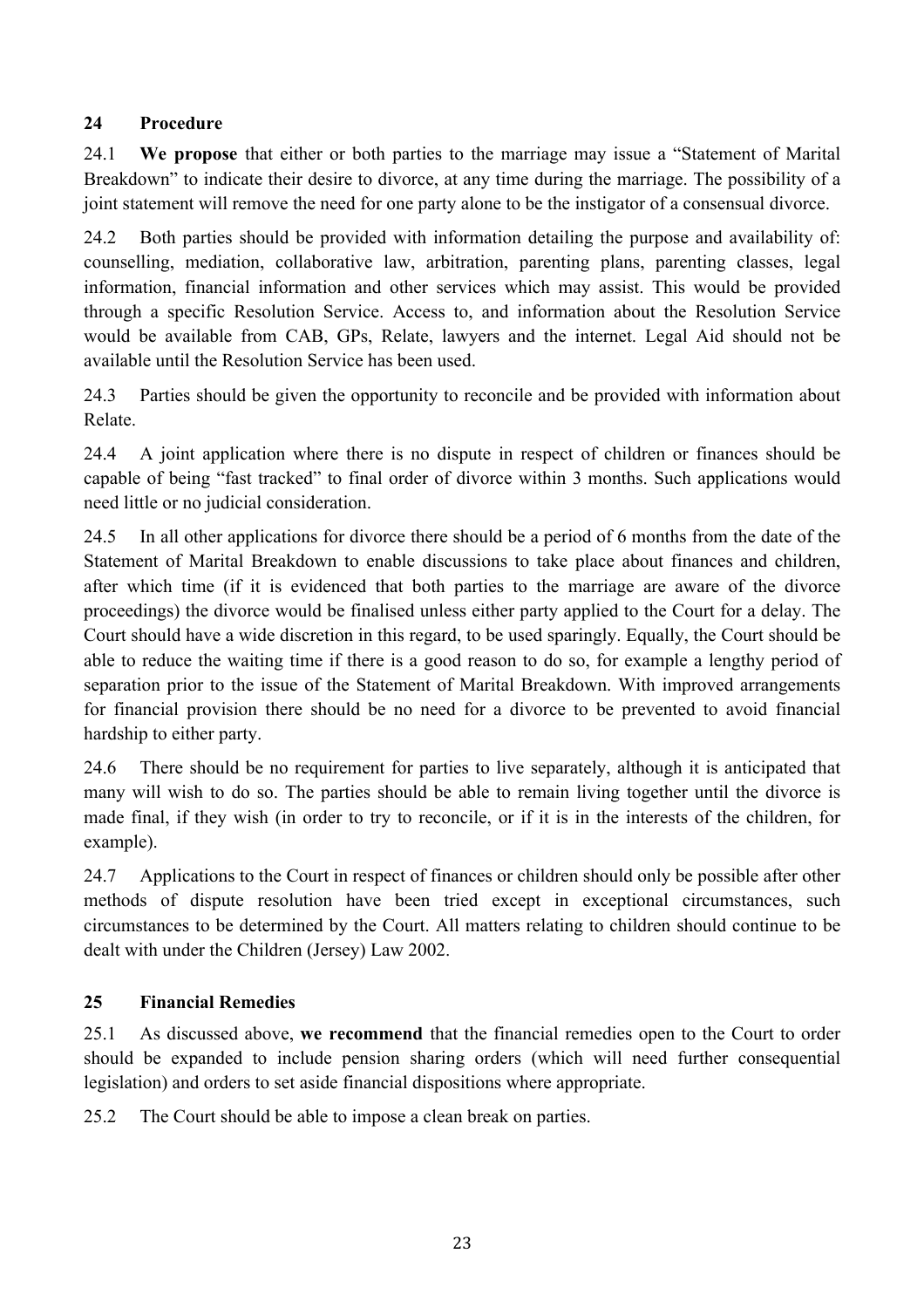#### **26 Procedure (Financial Remedies)**

26.1 Full disclosure is to be encouraged right from the start of a divorce to enable negotiations and dispute resolution to take place.

26.2 If, after all efforts have been made to resolve matters without recourse to the court agreement can still not be reached, either or both parties should be able to make an application to the court for a financial remedy. As now, affidavits of means and financial information should be exchanged. **We recommend** that the procedure should be altered to enable the Court to have oversight of the questions asked in questionnaires, with questions being approved by the Court prior to replies being requested. The use of Case Review Hearings as Financial Dispute Resolution hearings where the judge can assist the parties by giving an indication of her view of the case in order to narrow issues should be explored. Historically this has not been possible due to the limited number of Registrars (judges in the Family Court) and the potential for conflicts. This could be remedied by the use of Assistant Registrars similar to Assistant Magistrates, drawn from the ranks of senior family practitioners, paid on a *per diem* basis.

#### **27 Nullity**

27.1 If divorce were to be available as above, there would be no need for marriages to be capable of annulment except possibly on the basis of fraud, threats or duress. However, any marriage contracted on such a basis which a party seeks to bring to an end would almost certainly have broken down irretrievably, so divorce would be the most appropriate way forward. Nullity on such grounds was really only necessary to get around the 3 year bar in any event, so there would be no hardship to couples if this remedy were to be no longer available. Marriages would still be capable of being set aside where they were void *ab initio* for example because the parties (or one of them) were not of marriageable age, they were within the prohibited degrees of affinity and consanguinity or the marriage was bigamous<sup>44</sup>. The fact that the parties to the marriage are of the same sex will no longer make a marriage void once same sex couples can marry.

#### **28 Marital agreements**

28.1 **We propose** that married couples should be able to enter into binding agreements about what should happen if their marriage should come to an end. Unmarried couples can currently enter into binding cohabitation agreements, but few do. If binding agreements were available for couples marrying, it may be that other couples would also regularise their relationships with agreements. Such agreements could have particular importance to couples who have children from previous relationships or who have specific assets which they want to protect for specific purposes.

28.2 In terms of marital agreements **we propose** that such agreements should not be mandatory, but where people choose to enter into them they should be binding on couples unless one of a number of safeguards is breached. This will enable the Court to review agreements which may be seriously unfair.

 <sup>44</sup> Marriage and Civil Status (Jersey) Law 2001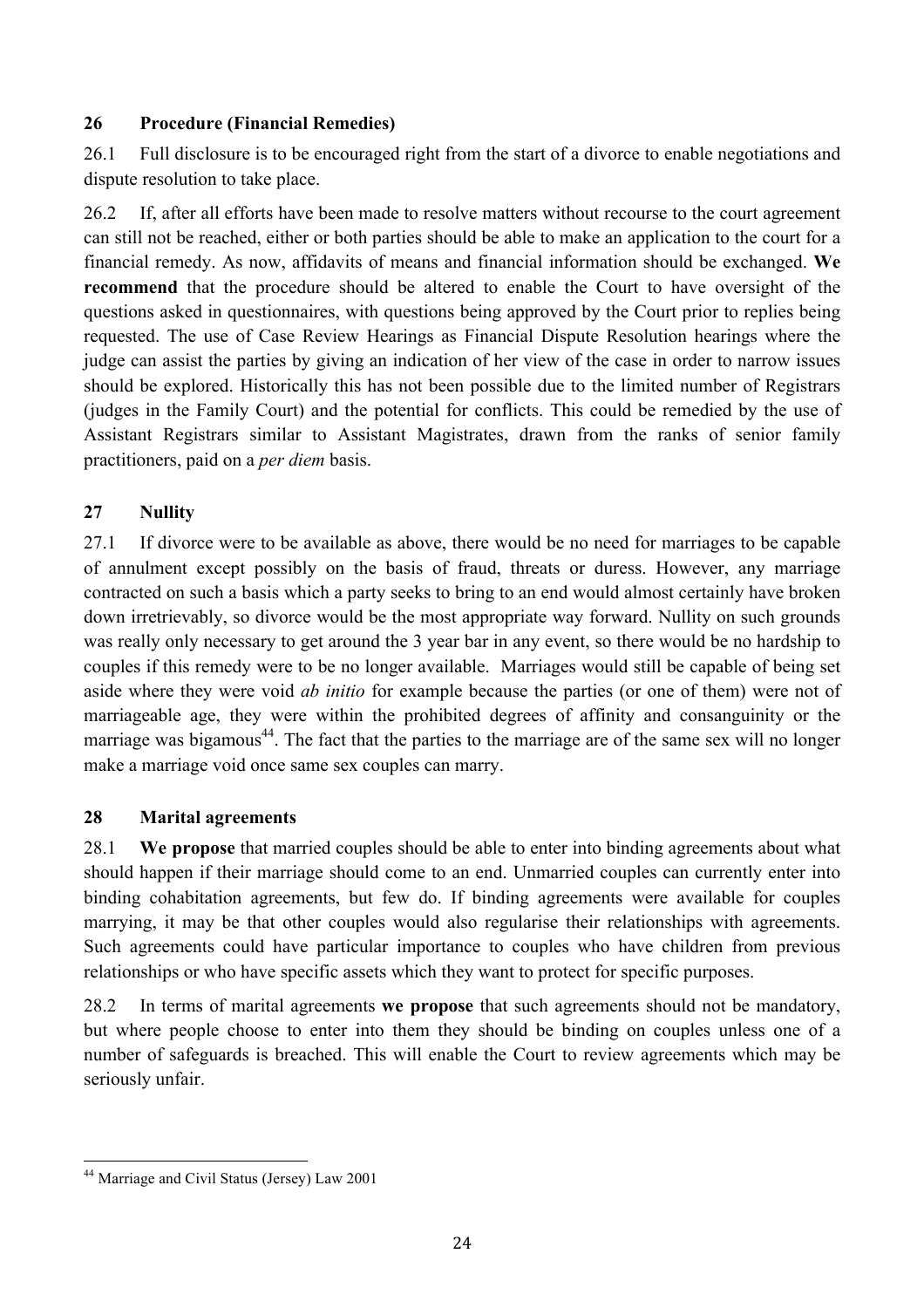**We propose**<sup>45</sup> that marital agreements should be binding unless:

- Entered into as a result of unfair pressure or undue influence;
- One or both parties did not have access to independent legal advice about the terms of the agreement;
- § One or both parties failed to provide full and frank financial disclosure before the agreement was made;
- The agreement was made fewer than 42 days before the marriage;
- Enforcing the agreement would cause substantial hardship to either party or to any minor child of the family

28.3 If any of the above factors apply, the Court shall give the agreement such weight as it thinks fit, taking into account all the circumstances.

#### **29 CONCLUSIONS**

29.1 Divorce law in Jersey needs to be reformed. A move to a no fault system would be in keeping with the general trend towards a more conciliatory approach to divorce law across the world and the encouragement of non-court forms of resolution of financial matters and arrangements for children. Bringing in a measure of certainty through binding marital agreements in certain cases would go some way to moving the law on as it relates to personal relationships. The promotion of conciliation and mediation will benefit individuals and also lessen the amount of court time needed to deal with what are personal matters which, in most cases will be better dealt with by the parties themselves, not by the Court.

> CLIVE CHAPLIN *Chairman* ALAN BINNINGTON MALCOLM LE BOUTILLIER ANDREW LE SUEUR

<sup>&</sup>lt;sup>45</sup> These proposals mirror, to a large extent, the proposals of the English Law Commission report "Matrimonial Property, Needs and Agreements" published on 27 February 2014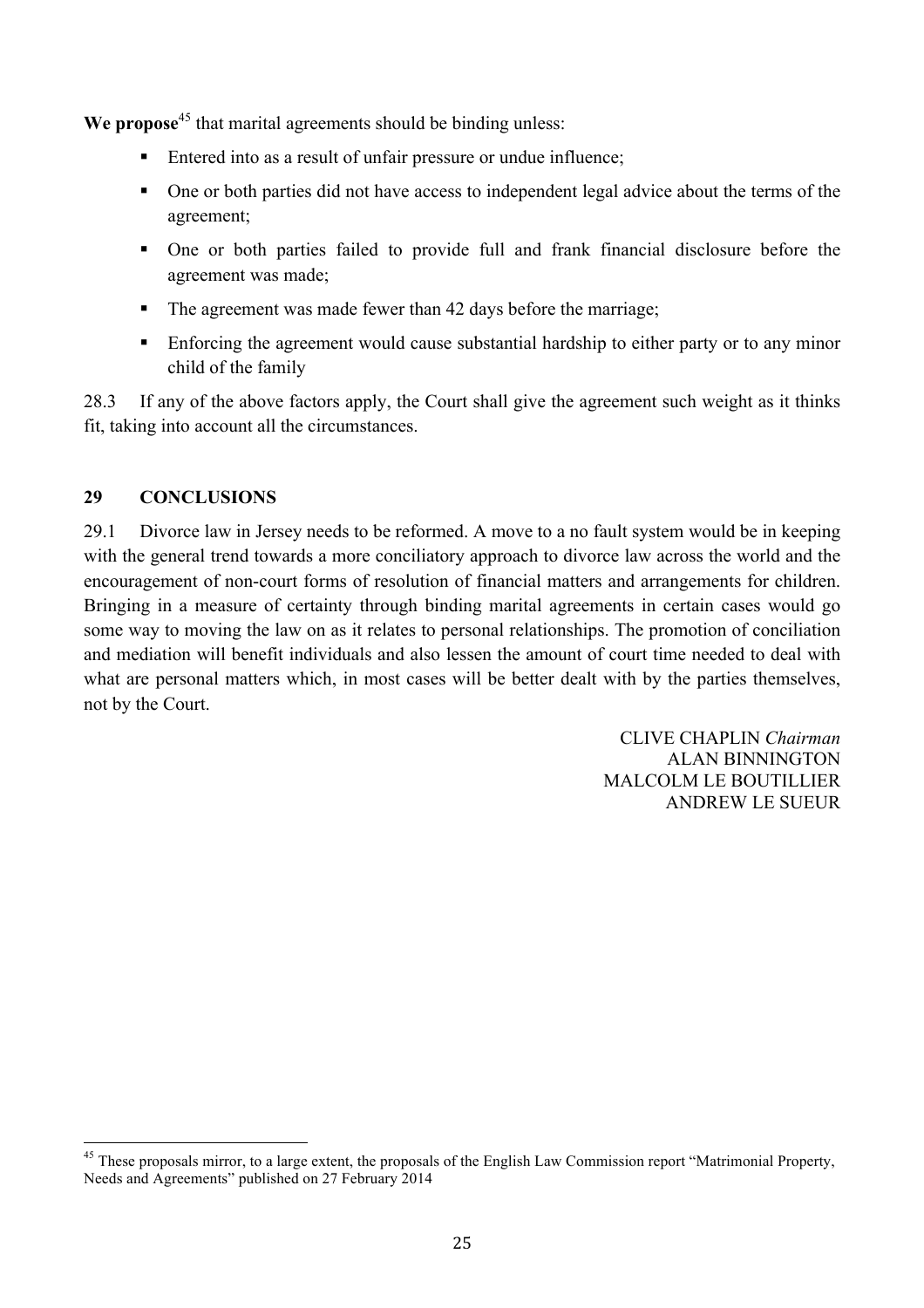#### **APPENDIX A: RESPONSES TO THE CONSULTATON PAPER**

Responses to the consultation were received from:

Samantha McFadzean, Carey Olsen

The Family Department of Appleby

Kirsty Thomas, Baker and Partners

Advocate Marian Whittaker and Alison Brown, LWR Law.

#### **APPENDIX B: CHRONOLOGY**

1842 Civil marriage available in Jersey

- 1949 Matrimonial Causes (Jersey) Law 1949
- 1953 Separation and Maintenance Orders (Jersey) Law 1953

1973 MC(J)L 1949 amended to allow some financial orders to be made against wives as well as husbands.

1979 Divorce possible on the basis of 2 years separation with consent or 5 years without.

1983 Wives able to issue divorce proceedings after 3 years residence in the island even if their husbands were not domiciled in Jersey.

1986 Power to order sale of property

1996 Actions no longer possible for Restitution of conjugal rights. Separation divorce possible after 1 year with consent and 2 years without.

2005 Cruelty replaced as a ground by behaviour. Proceedings can be issued after one year's residence in the island.

2005 Coming into force of the Children (Jersey) Law 2002.

2005 Matrimonial Causes Rules in force

2012 Civil Partnership (Jersey) Law 2012